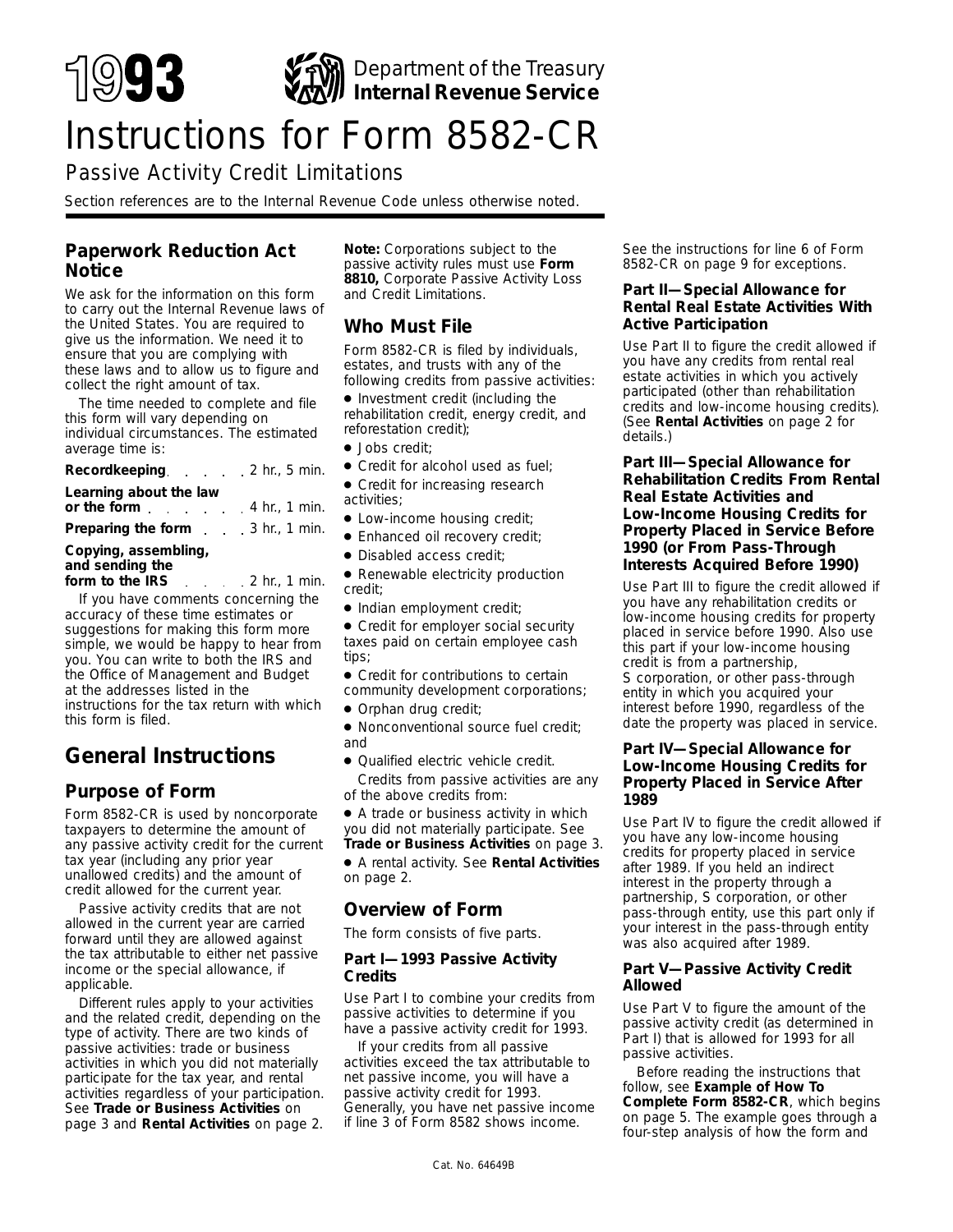worksheets should be completed for a partner in a limited partnership that has a low-income housing credit. This example may provide enough information to complete the form and worksheets without reading all of the instructions.

# **Activities That Are Not Passive Activities**

The following are not passive activities:

**1.** Trade or business activities in which you materially participated for the tax year.

**2.** An interest in an oil or gas well drilled or operated under a working interest if at any time during the tax year you held the working interest directly or through an entity that did not limit your liability (such as a general partner interest in a partnership). This exception applies regardless of whether you materially participated in the activity for the tax year.

If, however, your liability was not unlimited for the entire year (e.g., you converted your general partner interest to a limited partner interest during the year), some of your income and losses from the working interest may be treated as passive activity gross income and passive activity deductions. See Temporary Regulations section 1.469-1T(e)(4)(ii).

**3.** The rental of a dwelling unit you used as a residence if section 280A(c)(5) applies. This exception applies if you rented out a dwelling unit that you also used as a home during the year for a number of days that exceeds the greater of 14 days or 10% of the number of days during the year that the home was rented at a fair rental.

**4.** An activity of trading personal property for the account of owners of interests in the activity. See Temporary Regulations section 1.469-1T(e)(6).

Credits from activities that are not passive activities should not be entered on Form 8582-CR. However, they may be subject to other limitations.

# **Rental Activities**

A rental activity is a passive activity even if you materially participated in the activity. However, if you meet any one of the six exceptions listed below, the rental of the property is not treated as a rental activity. See **Reporting Credits From the Activities** below if you meet any of the exceptions.

An activity is a rental activity if tangible property (real or personal) is used by customers or held for use by customers, and the gross income (or expected gross income) from the activity represents amounts paid (or to be paid) mainly for the use of the property. The activity is considered a rental activity even if the use is under a lease, a

service contract, or some other arrangement that is not called a lease.

#### **Exceptions**

An activity is **not** a rental activity if:

**1.** The **average period of customer use** of the rental property is 7 days or fewer.

Figure the average period of customer use for a class of property by dividing the total number of days in all rental periods by the number of rentals during the tax year. If the activity involves renting more than one class of property, multiply the average period of customer use of each class by the ratio of the gross rental income from that class to the activity's total gross rental income. The activity's average period of customer use equals the sum of these class-by-class average periods weighted by gross income. See Regulations section 1.469-1(e)(3)(iii).

**2.** The average period of customer use (see definition in **1** above) of the rental property is 30 days or less, and **significant personal services** were provided in connection with making the rental property available for customer use.

Significant personal services include only services performed by individuals. In determining whether personal services are significant, all of the relevant facts and circumstances are taken into consideration. Facts and circumstances include the frequency of the services provided, the type and amount of labor required to perform the services, and the value of the services relative to the amount charged for use of the property.

Significant personal services do not include excluded services (see Temporary Regulations section 1.469-1T(e)(3)(iv)(B)).

**3. Extraordinary personal services** were provided in connection with making the rental property available for customer use.

Services provided in connection with making rental property available for customer use are extraordinary personal services only if the services are performed by individuals, and the customers' use of the rental property is incidental to their receipt of the services.

**4.** The rental of the property is incidental to a nonrental activity.

The rental of property is incidental to an activity of holding property for investment if the main purpose of holding the property is to realize a gain from the appreciation of the property, and the gross rental income is less than 2% of the smaller of the unadjusted basis of the property or the fair market value of the property.

**Unadjusted basis** means the cost of the property without regard to depreciation deductions or any other

adjustment described in section 1016 that reduces basis.

The rental of property is **incidental** to a trade or business activity if:

**a.** You own an interest in the trade or business activity during the tax year;

**b.** The rental property was mainly used in the trade or business activity during the tax year or during at least 2 of the 5 preceding tax years; and

**c.** The gross rental income from the property is less than 2% of the smaller of the unadjusted basis of the property or the fair market value of the property.

Lodging provided for the employer's convenience to an employee or the employee's spouse or dependents is incidental to the activity or activities in which the employee performs services.

**5.** You customarily make the rental property available during defined business hours for nonexclusive use by various customers.

**6.** You provide property for use in a nonrental activity of a partnership, an S corporation, or joint venture in your capacity as an owner of an interest in such partnership, S corporation, or joint venture.

#### **Reporting Credits From the Activities**

If you meet any of the six exceptions listed above, your rental of the property is not a rental activity. You then must determine whether your rental of the property is a trade or business activity and, if so, whether you materially participated in the activity for the tax year (see **Trade or Business Activities** and **Material Participation** on page 3). If the activity is a trade or business activity in which you did not materially participate, enter the credits from the activity in Worksheet 4 on page 11.

If you meet any of the six exceptions listed above, and the activity is a trade or business activity in which you materially participated, report the credits from the activity on the form you normally use.

If you **did not** meet any of the six exceptions, the rental activity is a passive activity. Special rules apply if you conduct the rental activity through a publicly traded partnership (PTP). See **Publicly Traded Partnerships (PTPs)** on page 14. If the rental activity is not conducted through a PTP, the rental activity is entered in Worksheet 1, 2, 3, or 4 on pages 10 and 11.

Worksheet 1 is for credits (other than rehabilitation credits and low-income housing credits) from rental real estate activities in which you actively participated. However, married individuals who file separate tax returns but did not live apart at all times during the tax year must use Worksheet 4 even if there was active participation.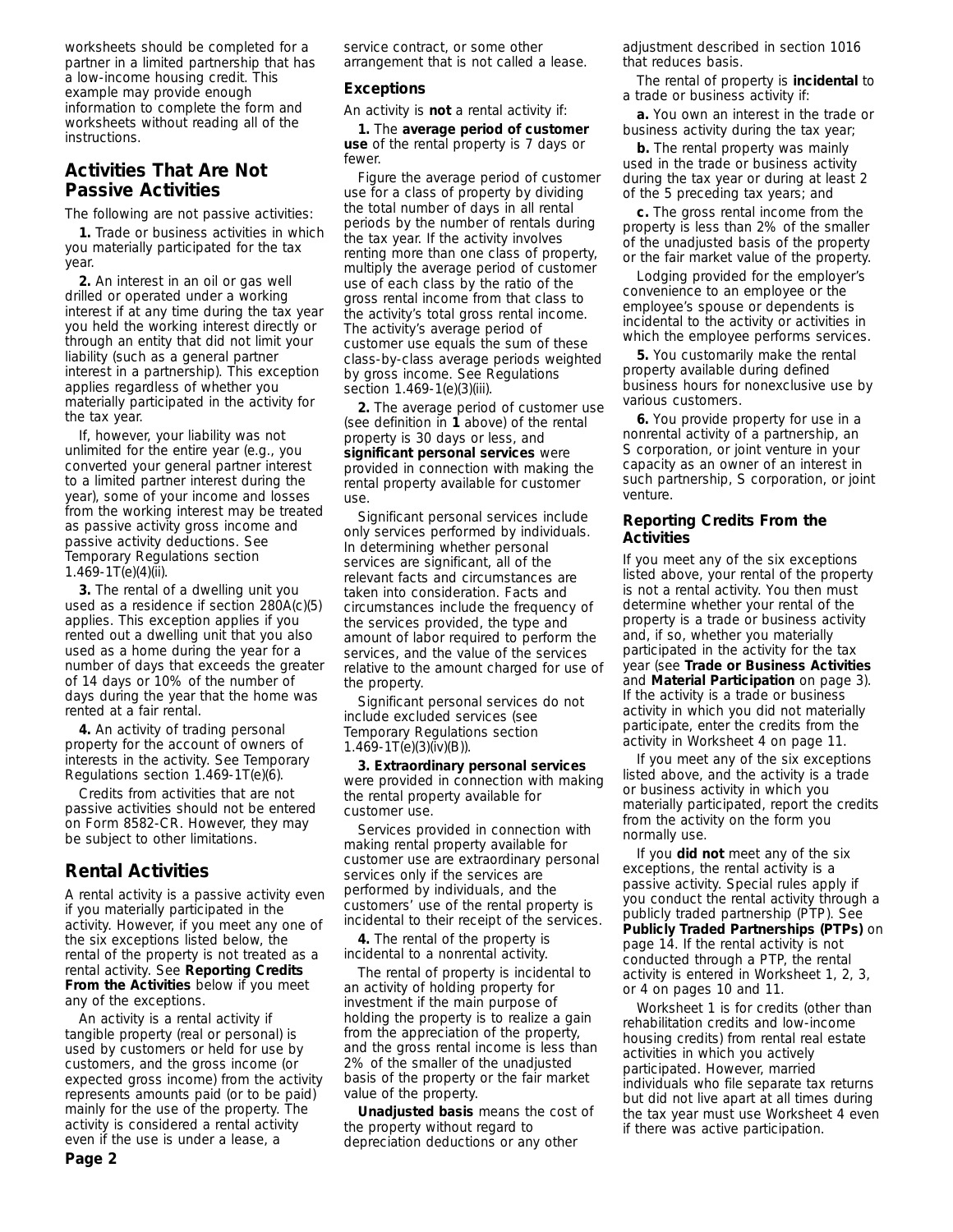Worksheet 2 is for rehabilitation credits from rental real estate activities and low-income housing credits for property placed in service before 1990. This worksheet is also used for low-income housing credits from a partnership, S corporation, or other pass-through entity if your interest in the pass-through entity was acquired before 1990, regardless of the date the property was placed in service.

Worksheet 3 is for low-income housing credits for property placed in service after 1989 (unless held through a pass-through entity in which you acquired your interest before 1990).

Worksheet 4 is for credits from trade or business activities in which you did not materially participate and rental real estate activities without active participation (but not rehabilitation credits from rental real estate activities and low-income housing credits).

See **Special Allowance for Credits From Rental Real Estate Activities** below.

# **Special Allowance for Credits From Rental Real Estate Activities**

If you actively participated in a rental real estate activity, you may be able to claim credits from the activity to the extent of the tax attributable to a special allowance of up to \$25,000, reduced by any passive losses allowed under this exception on Form 8582. The special allowance also applies to low-income housing credits and rehabilitation credits from a rental real estate activity, even if you did not actively participate in the activity. The credits allowed under the special allowance are in addition to the credits allowed to the extent of the tax attributable to net passive income.

Married individuals filing separate returns who did not live apart at all times during the year and trusts cannot use the special allowance. An estate can use the special allowance only for its tax years ending less than 2 years after the decedent's death.

Only individuals and qualifying estates can actively participate in a rental real estate activity. Limited partners cannot actively participate unless future regulations provide an exception. In addition, you are not considered to actively participate in a rental real estate activity if at any time during the tax year your interest (including your spouse's interest) in the activity was less than 10% (by value) of all interests in the activity.

Active participation is a less stringent requirement than material participation (see **Material Participation** below). You may be treated as actively participating if you participated, for example, in making management decisions or

arranging for others to provide services (such as repairs) in a significant and bona fide sense. Management decisions that can count as active participation include approving new tenants, deciding on rental terms, approving capital or repair expenditures, and other similar decisions.

An estate is treated as actively participating for tax years ending less than 2 years after the date of the decedent's death if the decedent would have satisfied the active participation requirements for the activity for the tax year in which the decedent died. Such an estate is a qualifying estate.

The maximum special allowance that single individuals and married individuals filing a joint return for the tax year can qualify for is \$25,000. The maximum is \$12,500 in the case of married individuals who file separate returns for the tax year but only if they lived apart at all times during the tax year. The maximum special allowance for which an estate can qualify is \$25,000 reduced by the special allowance for which the surviving spouse qualified.

If your modified adjusted gross income (as defined in the instructions for line 10 on page 9) is \$100,000 or less (\$50,000 or less if married filing separately), figure your credits based on the amount of the maximum special allowance referred to in the preceding paragraph. If your modified adjusted gross income is more than \$100,000 (\$50,000 if married filing separately), the special allowance is limited to 50% of the difference between \$150,000 (\$75,000 if married filing separately) and your modified adjusted gross income. When modified adjusted gross income is \$150,000 or more (\$75,000 or more if married filing separately), there is no special allowance.

However, in the case of low-income housing credits for property placed in service before 1990, and rehabilitation credits, the limits on modified adjusted gross income are increased. If your modified adjusted gross income is more than \$200,000 (\$100,000 if married filing separately), the special allowance is limited to 50% of the difference between \$250,000 (\$125,000 if married filing separately), and your modified adjusted gross income. When modified adjusted gross income is \$250,000 or more (\$125,000 or more if married filing separately), there is no special allowance.

The modified adjusted gross income limitation does not apply when figuring the special allowance for low-income housing credits for property placed in service after 1989 (other than from a pass-through entity in which you acquired your interest before 1990).

Complete Part I first to determine your credits from all rental real estate activities and your passive activity credit.

You have a passive activity credit if line 7 shows an amount other than zero. Complete Part II if you have credits (other than low-income housing and rehabilitation credits) from rental real estate activities in which you actively participated. Complete Part III if you have low-income housing credits from property placed in service before 1990 (or any low-income housing credits from a pass-through entity in which you acquired your interest before 1990), or rehabilitation credits from rental real estate activities. Complete Part IV if you have low-income housing credits for property placed in service after 1989 (other than from a pass-through entity in which you acquired your interest before 1990).

**Caution:** *You cannot claim the low-income housing credit on any qualified low-income housing project if you or any other individual use the transitional rule for the passive loss rules under section 502 of the Tax Reform Act of 1986.*

# **Trade or Business Activities**

A **trade or business activity** is an activity (other than a rental activity or an activity treated as incidental to an activity of holding property for investment) that:

**1.** Involves the conduct of a trade or business (within the meaning of section 162),

**2.** Is conducted in anticipation of starting a trade or business, or

**3.** Involves research or experimental expenditures deductible under section 174 (or that would be if you chose to deduct rather than capitalize them).

#### **Material Participation**

**In general.—**Participation, for purposes of the material participation tests listed on page 4, generally includes any work you did in connection with an activity if you owned an interest in the activity at the time you did the work. The capacity in which you did the work does not matter. However, work is not treated as participation if it is not work that an owner would customarily do in the same type of activity and one of your main purposes for doing the work was to avoid the disallowance of losses or credits from the activity under the passive activity rules.

Work you did as an investor in an activity is not treated as participation unless you were directly involved in the day-to-day management or operations of the activity. Work done as an investor includes:

**1.** Studying and reviewing financial statements or reports on operations of the activity.

**2.** Preparing or compiling summaries or analyses of the finances or operations of the activity for your own use.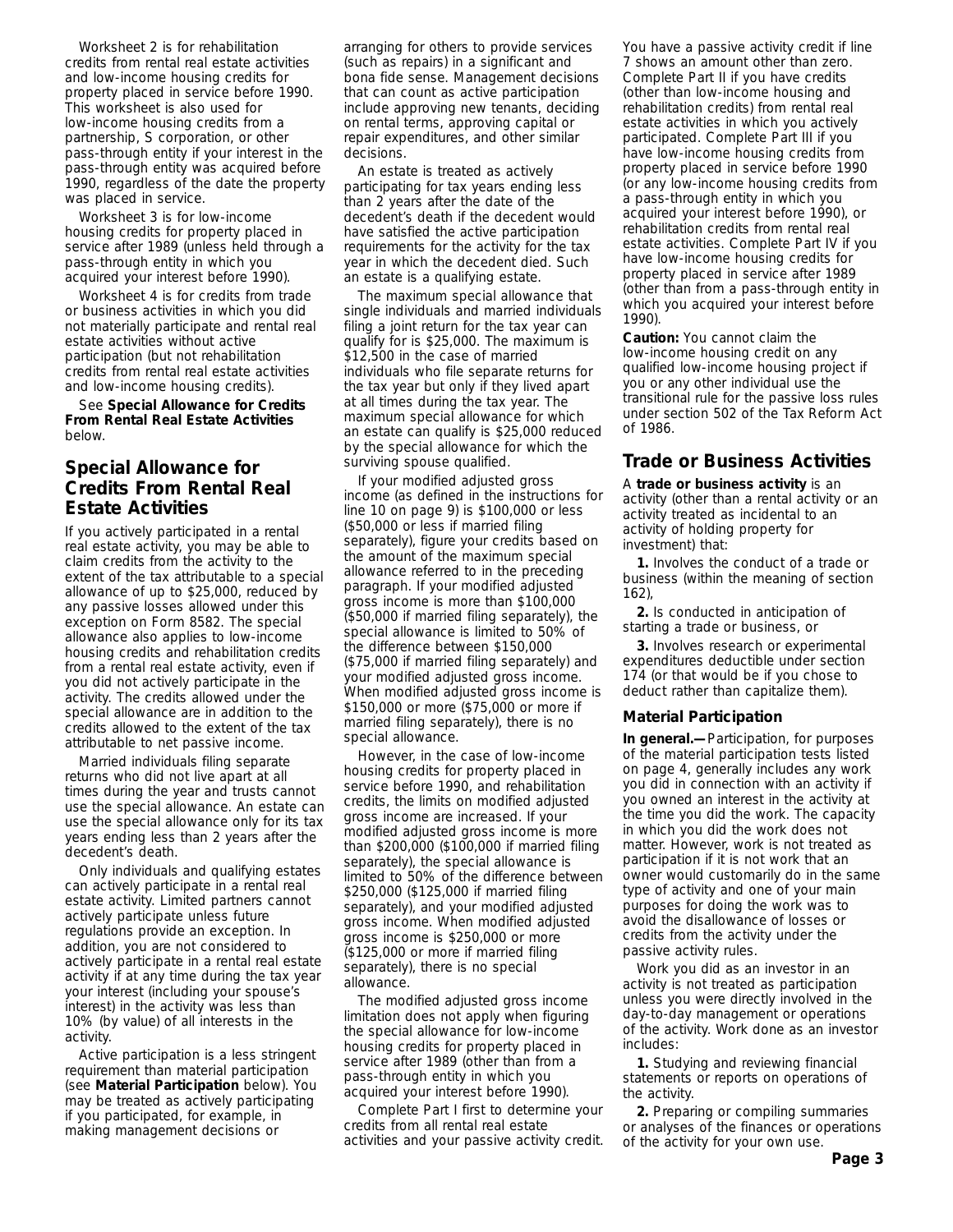**3.** Monitoring the finances or operations of the activity in a nonmanagerial capacity.

You may prove your participation in an activity by any reasonable means. You do not have to maintain contemporaneous daily time reports, logs, or similar documents if you can establish your participation by other reasonable means. Reasonable means for this purpose may include, but are not limited to, the identification of services performed over a period of time and the approximate number of hours spent performing the services during that period, based on appointment books, calendars, or narrative summaries.

Participation by your spouse during the tax year in an activity you own may be counted as your participation in the activity. Your spouse's participation may be included as your participation even if your spouse did not own an interest in the activity and whether or not you and your spouse file a joint return for the tax year.

**Tests for individuals.—**You materially participated for the tax year in a trade or business activity if you satisfy one or more of the following tests:

**1.** You participated in the activity for more than 500 hours.

**2.** Your participation in the activity for the tax year was substantially all of the participation in the activity of all individuals (including individuals who did not own any interest in the activity) for the year.

**3.** You participated in the activity for more than 100 hours during the tax year, and you participated at least as much as any other individual (including individuals who did not own any interest in the activity) for the year.

**4.** The activity is a significant participation activity for the tax year, and you participated in all significant participation activities during the year for more than 500 hours. A significant participation activity is any trade or business activity in which you participated for more than 100 hours during the year and in which you did not materially participate under any of the other material participation tests.

**5.** You materially participated in the activity for any 5 (whether or not consecutive) of the 10 preceding tax years. When determining whether you materially participated in tax years beginning before 1987 (other than a tax year of a partnership, an S corporation, an estate, or a trust ending after 1986), you materially participated only if you participated for more than 500 hours during the tax year.

**6.** The activity is a personal service activity in which you materially participated for any 3 (whether or not consecutive) preceding tax years. When determining whether you materially

participated for tax years beginning before 1987 (other than a tax year of a partnership, an S corporation, an estate, or trust ending after 1986), you materially participated only if you participated for more than 500 hours during the tax year.

An activity is a personal service activity if it involves the performance of personal services in the fields of health, law, engineering, architecture, accounting, actuarial science, performing arts, consulting, or any other trade or business in which capital is not a material income-producing factor.

**7.** Based on all the facts and circumstances, you participated in the activity on a regular, continuous, and substantial basis during the tax year.

You did not materially participate in the activity under this seventh test, however, if you participated in the activity for 100 hours or less during the tax year. Your participation in managing the activity does not count in determining whether you materially participated under this test if:

**a.** Any person (except you) received compensation for performing services in the management of the activity; or

**b.** Any individual spent more hours during the tax year than you spent performing services in the management of the activity (regardless of whether the individual was compensated for the management services).

**Special rules for limited partners.—**If you owned your interest in an activity as a limited partner, you generally **did not** materially participate in the activity. You **did** materially participate in the activity, however, if you met material participation tests 1, 5, or 6 above for the tax year.

You are not treated as a limited partner for purposes of the material participation tests, however, if you were a general partner in the partnership at all times during the partnership's tax year ending with or within your tax year (or, if shorter, during the portion of the partnership's tax year in which you directly or indirectly owned your limited partner interest).

**Special rules for certain retired or disabled farmers and surviving spouses of farmers.—**Certain retired or disabled farmers and surviving spouses of farmers are treated as materially participating in a farming activity if the real property used in the activity meets the estate tax rules for special valuation of farm property passed from a qualifying decedent. See Temporary Regulations section 1.469-5T(h)(2).

**Estates and trusts.—**The passive activity credit limitations apply to an estate or trust. See Temporary Regulations sections  $1.469 - 1\overline{T}$ (b)(2) and (3). The rules for determining material

participation for this purpose have not yet been issued.

#### **Reporting Credits From the Activities**

**Trade or business activities with material participation.—**If you materially participated in a trade or business activity, the activity is not a passive activity. Report the credits from the activity on the form you normally use.

**Trade or business activities without material participation.—**If you did not materially participate in a trade or business activity, the activity is a passive activity. In general, you must use Worksheet 4 on page 11 to determine the amount to enter on Form 8582-CR for each trade or business activity in which you did not materially participate. However, if you held the activity through a PTP, special rules apply. See **Publicly Traded Partnerships (PTPs)** on page 14 for how to report credits from these activities.

# **Grouping Your Activities**

**Caution:** *At the time these instructions were printed, former Temporary Regulations section 1.469-4T had expired and final regulations defining the term "activity" had not been issued. The following rules are based on Proposed Regulations section 1.469-4. When these regulations are finalized, the IRS will announce any changes made to the proposed rules.*

Generally, one or more trade or business activities or rental activities are treated as a single activity if the activities make up an appropriate economic unit for the measurement of gain or loss for purposes of the passive activity rules. Whether activities are treated as a single activity depends on all the relevant facts and circumstances. The factors given the greatest weight in determining whether activities make up an appropriate economic unit are:

**1.** Similarities and differences in types of business,

- **2.** The extent of common control,
- **3.** The extent of common ownership,
- **4.** Geographical location, and

**5.** Interdependencies between the activities.

**Example.** You have a significant ownership interest in a bakery and a movie theater in Baltimore and in a bakery and a movie theater in Philadelphia. Depending on all the relevant facts and circumstances, you could group the movie theaters and bakeries into a single activity, into a movie theater activity and a bakery activity, into a Baltimore activity and a Philadelphia activity, or into four separate activities.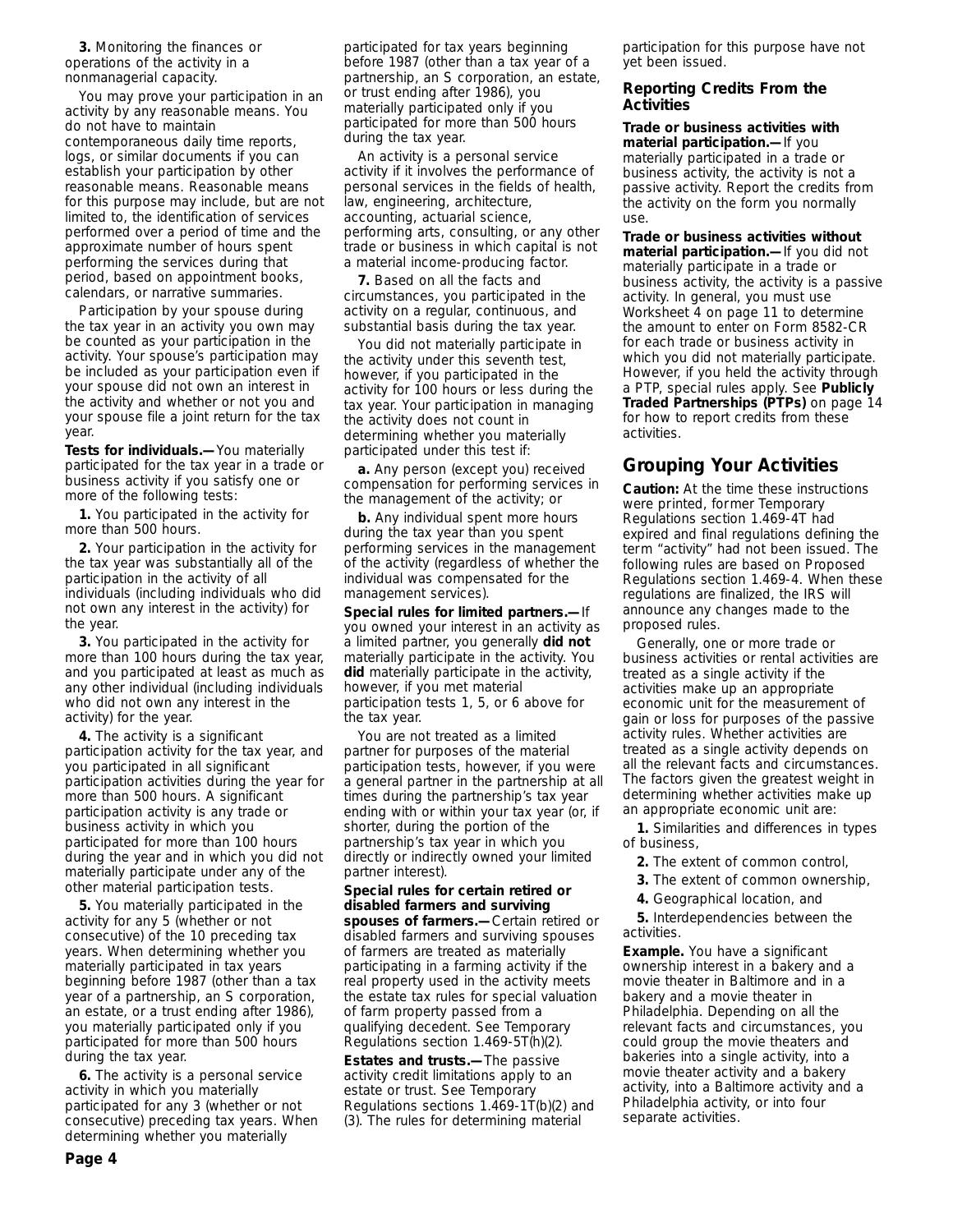Once you choose a grouping under these rules, you must continue using that grouping in later tax years unless a material change in the facts and circumstances makes it clearly inappropriate.

The IRS may regroup your activities if your grouping fails to reflect one or more appropriate economic units and one of the primary purposes of your grouping is to circumvent the passive activity limitations.

#### **Limitation on Grouping Certain Activities**

The following activities may **not** be grouped together:

**1.** A rental activity with a trade or business activity (unless the rental activity is insubstantial in relation to the trade or business activity or vice versa),

**2.** An activity involving the rental of real property with an activity involving the rental of personal property (except for personal property provided in connection with the real property), or

**3.** Any activity with another activity in which you hold an interest as a limited partner or as a limited entrepreneur (as defined in section 464(e)(2)), if that other activity engages in holding, producing, or distributing motion picture films or videotapes; farming; leasing section 1245 property; or exploring for (or exploiting) oil and gas resources or geothermal deposits. See Proposed Regulations section 1.469-4(f) for exceptions.

### **Activities conducted through**

**partnerships or S corporations.—**Once a partnership or S corporation determines its activities under these rules, a partner or shareholder uses these rules to group those activities with activities conducted directly by the partner or shareholder or through other partnerships or S corporations.

**Partial disposition of an activity.—**You may treat the disposition of a substantial part of an activity as a separate activity

if you can prove with reasonable certainty:

**1.** The prior year unallowed losses, if any, allocable to that part of the activity, and

**2.** The net income or loss for the year of disposition allocable to that part of the activity.

# **Dispositions**

Unallowed passive activity credits, unlike unallowed passive activity losses, are not allowable when you dispose of your interest in an activity. However, you may elect to increase the basis of the credit property by the amount of the original basis reduction of the property to the extent that the credit has not been allowed by reason of the passive activity rules. No basis adjustment may be elected on a partial disposition of your interest in a passive activity.

# **Example of How To Complete Form 8582-CR**

Mr. Jones received a Schedule K-1 from the partnership. The low-income housing credit is shown on line 13(b)(3) of Schedule In 1993, John Jones purchased an interest as a limited partner in Partnership A. Mr. Jones is married and files a joint return. During 1993, the partnership placed in service a residential rental building that qualified for the low-income housing credit.

K-1 because the property was placed in service after 1989 (post-1989 low-income housing credit).

Mr. Jones's net passive income for 1993 is zero.

#### **Schedule K-1:**

|         |    | 13a Credit for income tax withheld<br><b>b</b> Low-income housing credit:                                                                                                                                                                                                                                      | 13а             |                 | See Partner's Instructions for<br>Schedule K-1 (Form 1065). |
|---------|----|----------------------------------------------------------------------------------------------------------------------------------------------------------------------------------------------------------------------------------------------------------------------------------------------------------------|-----------------|-----------------|-------------------------------------------------------------|
|         |    | (1) From section $42(j)(5)$ partnerships for property placed in<br>service before 1990                                                                                                                                                                                                                         | b(1)            |                 |                                                             |
|         |    | (2) Other than on line 13b(1) for property placed in service before 1990                                                                                                                                                                                                                                       | b(2)            |                 |                                                             |
| Credits |    | (3) From section $42(j)(5)$ partnerships for property placed in<br>service after 1989 and the service after 1989                                                                                                                                                                                               | b(3)            | 12,000          | Form 8586, line 5                                           |
|         |    | (4) Other than on line 13b(3) for property placed in service after 1989                                                                                                                                                                                                                                        | b(4)            |                 |                                                             |
|         |    | <b>c</b> Qualified rehabilitation expenditures related to rental real estate<br>activities (see instructions) and the control of the control of the control of the control of the control of the control of the control of the control of the control of the control of the control of the control of the cont | 13 <sub>c</sub> |                 |                                                             |
|         |    | <b>d</b> Credits (other than credits shown on lines 13b and 13c) related<br>to rental real estate activities (see instructions)                                                                                                                                                                                | 13d             |                 | See Partner's Instructions for<br>Schedule K-1 (Form 1065). |
|         |    | e Credits related to other rental activities (see instructions).                                                                                                                                                                                                                                               | 13e             |                 |                                                             |
|         | 14 | Other credits (see instructions) example and the credits (see instructions)                                                                                                                                                                                                                                    | 14              |                 |                                                             |
|         |    | For Paperwork Reduction Act Notice, see Instructions for Form 1065.                                                                                                                                                                                                                                            |                 | Cat. No. 11394R | Schedule K-1 (Form 1065) 1993                               |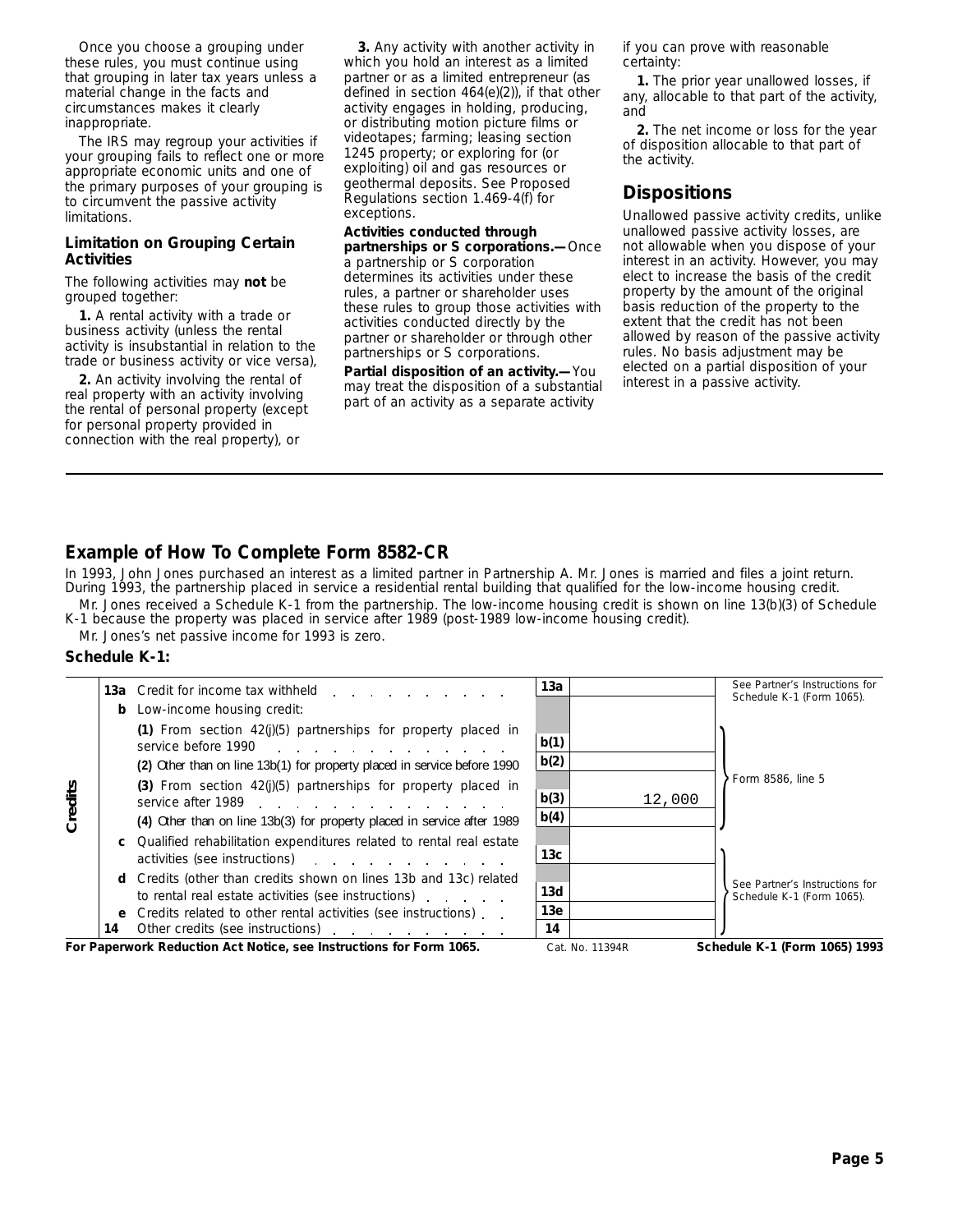**Step 1.—**Mr. Jones will need the following forms to report the low-income housing credit:

**Form 8586,** Low-Income Housing Credit.

**Form 8582-CR,** Passive Activity Credit Limitations.

Mr. Jones follows the instructions for line 13(b) of Schedule K-1 and enters the employer identification number (EIN) of the partnership and the \$12,000 low-income housing credit on line 5 of Form 8586, and completes line 6.

|                |                                                                                                   |                                                                                                                                                                                                                                                                                                                | OMB No. 1545-0984 |                                |
|----------------|---------------------------------------------------------------------------------------------------|----------------------------------------------------------------------------------------------------------------------------------------------------------------------------------------------------------------------------------------------------------------------------------------------------------------|-------------------|--------------------------------|
|                | 8586                                                                                              | <b>Low-Income Housing Credit</b>                                                                                                                                                                                                                                                                               |                   |                                |
|                | Department of the Treasury<br>Internal Revenue Service                                            | $\blacktriangleright$ Attach to your return.                                                                                                                                                                                                                                                                   |                   | Attachment<br>Sequence No. 36b |
|                | Name(s) as shown on return                                                                        |                                                                                                                                                                                                                                                                                                                |                   | Identifying number             |
|                | John and Mary Jones                                                                               |                                                                                                                                                                                                                                                                                                                |                   | $123 - 00 - 4567$              |
| Part I         |                                                                                                   | <b>Current Year Low-Income Housing Credit (See instructions.)</b>                                                                                                                                                                                                                                              |                   |                                |
|                |                                                                                                   | Number of Forms 8609 attached entitled and the same state of Forms 8609 attached and the same state of the state of                                                                                                                                                                                            |                   |                                |
| $\overline{2}$ |                                                                                                   | Eligible basis of building(s) (total from attached Schedule(s) A (Form 8609), line 1)                                                                                                                                                                                                                          | $\overline{2}$    |                                |
| За             | Qualified basis of low-income building(s) (total from attached Schedule(s) A (Form 8609), line 3) | 3a                                                                                                                                                                                                                                                                                                             |                   |                                |
| b              |                                                                                                   | Has there been a decrease in the qualified basis of any building(s) since the close of the preceding<br>tax year? $\Box$ Yes $\Box$ No If "Yes," enter the building identification number (BIN) of the<br>building(s) that had a decreased basis. If more space is needed, attach a schedule to list the BINs. |                   |                                |
|                |                                                                                                   |                                                                                                                                                                                                                                                                                                                |                   |                                |
| 4              |                                                                                                   | Current year credit (total from attached Schedule(s) A (Form 8609), see instructions)                                                                                                                                                                                                                          | 4                 |                                |
| 5.             |                                                                                                   | Credits from flow-through entities (if from more than one entity, see instructions):                                                                                                                                                                                                                           |                   |                                |
|                | If you are a-                                                                                     | Then enter total of current year housing credit(s) from-                                                                                                                                                                                                                                                       |                   |                                |
|                | a Shareholder                                                                                     | Schedule K-1 (Form 1120S), lines 12b(1) through (4) 10 - 5566650                                                                                                                                                                                                                                               | 5                 | 12,000                         |
|                | <b>b</b> Partner                                                                                  | Schedule K-1 (Form 1065), lines 13b(1) through (4)<br>J EIN of flow-through entity<br>c Beneficiary   Schedule K-1 (Form 1041), line 13                                                                                                                                                                        |                   |                                |
| 6              |                                                                                                   | Total current year credit. Add lines 4 and 5. (See instructions to see if you complete Part II or file Form 3800.)                                                                                                                                                                                             | 6                 | 12,000                         |
|                |                                                                                                   | Passive activity credit or total current year credit for 1993 (see instructions)<br>and a state of the state of                                                                                                                                                                                                | 7                 |                                |

**Step 2.—**Line 7 of Form 8586 asks for the passive activity credit for 1993. This amount is figured on Form 8582-CR and the worksheets.

Worksheet 3 of Form 8582-CR is used for post-1989 low-income housing credits.

| Worksheet 3 for Lines 3a and 3b                                      |                     |                                |                                               | (keep for your records)         |  |
|----------------------------------------------------------------------|---------------------|--------------------------------|-----------------------------------------------|---------------------------------|--|
| <b>Name of Activity</b>                                              | From<br><b>Form</b> | <b>Current Year</b><br>Credits | <b>Prior Year</b><br><b>Unallowed Credits</b> | <b>Total Credits</b>            |  |
|                                                                      |                     | (a) Credit line 3a             | (b) Credit line 3b                            | $(c)$ Add cols. $(a)$ and $(b)$ |  |
| Partnership A                                                        | 8586                | 12,000                         |                                               |                                 |  |
|                                                                      |                     |                                |                                               |                                 |  |
|                                                                      |                     |                                |                                               |                                 |  |
|                                                                      |                     |                                |                                               |                                 |  |
|                                                                      |                     |                                |                                               |                                 |  |
| <b>Total.</b> Enter on lines 3a and 3b of Form 8582-CR $\rightarrow$ |                     | 12,000                         |                                               |                                 |  |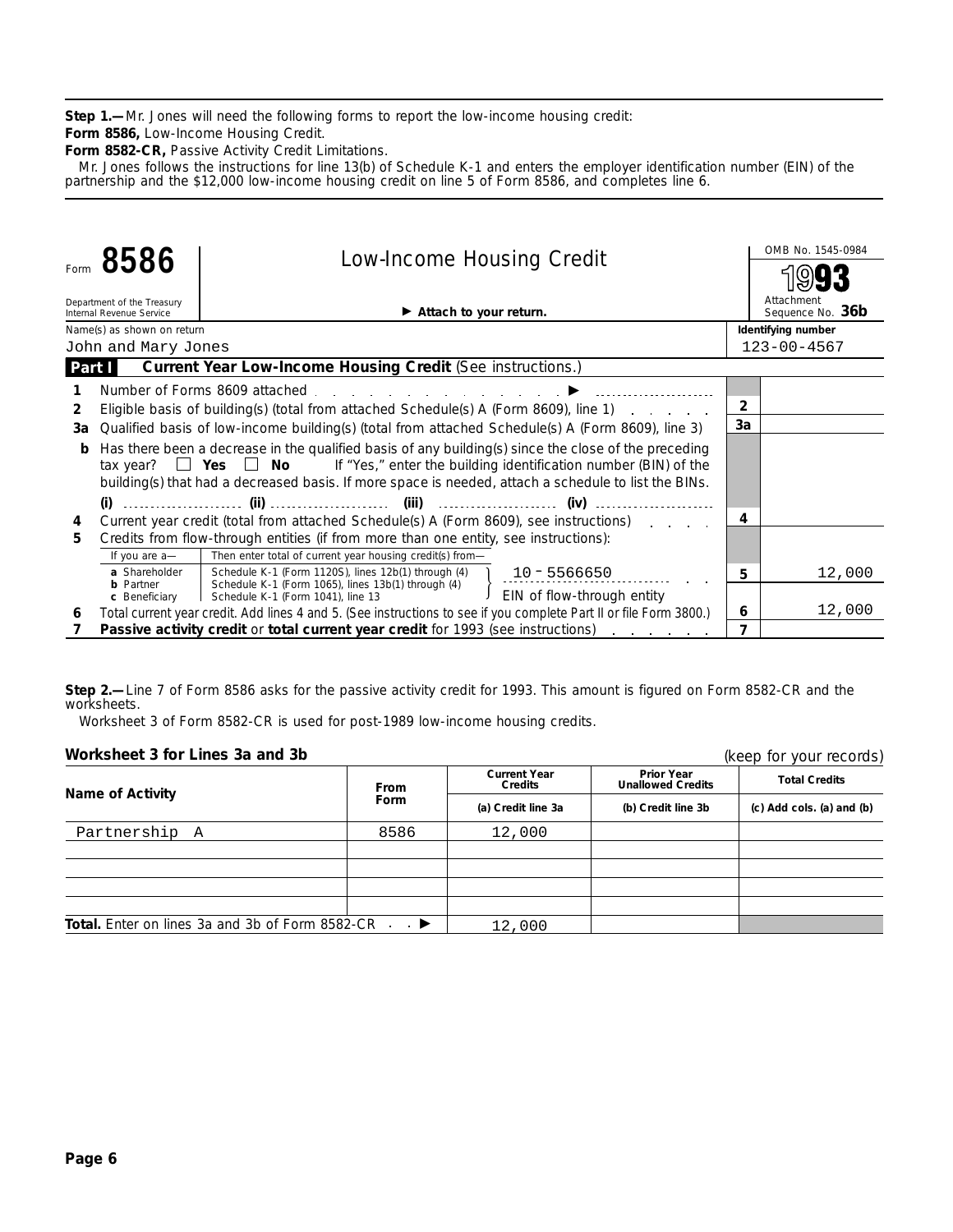Mr. Jones follows the instructions for Worksheet 3 and enters the total credits from column (a) of that worksheet on line 3a of Form 8582-CR. He enters the total credits on line 3c and completes lines 5 through 7 of the form. Mr. Jones can skip Parts II and III and go to Part IV because the only credit he has is from a post-1989 low-income housing rental real estate activity. He must also complete the worksheet for line 35 in the instructions to get the amount to enter on line 35 of the form.

|    | Form 8582-CR                                           | <b>Passive Activity Credit Limitations</b>                                                                                                                                                                                                                                                                                             |                                |                    |                | OMB No. 1545-1034 |
|----|--------------------------------------------------------|----------------------------------------------------------------------------------------------------------------------------------------------------------------------------------------------------------------------------------------------------------------------------------------------------------------------------------------|--------------------------------|--------------------|----------------|-------------------|
|    |                                                        | $\blacktriangleright$ See separate instructions.                                                                                                                                                                                                                                                                                       |                                |                    |                |                   |
|    | Department of the Treasury<br>Internal Revenue Service | $\blacktriangleright$ Attach to Form 1040 or 1041.                                                                                                                                                                                                                                                                                     | Attachment<br>Sequence No. 88a |                    |                |                   |
|    | Name(s) shown on return                                |                                                                                                                                                                                                                                                                                                                                        |                                | Identifying number |                |                   |
|    | John and Mary Jones                                    |                                                                                                                                                                                                                                                                                                                                        |                                |                    |                | $123 - 00 - 4567$ |
|    |                                                        | Part 1993 Passive Activity Credits                                                                                                                                                                                                                                                                                                     |                                |                    |                |                   |
|    |                                                        | Caution: If you have credits from a publicly traded partnership, see Publicly Traded Partnerships (PTPs) on page 14<br>of the instructions.                                                                                                                                                                                            |                                |                    |                |                   |
|    |                                                        | Credits From Rental Real Estate Activities With Active Participation (Other Than Rehabilitation<br>Credits and Low-Income Housing Credits) (See Lines 1a through 1c on page 9 of the instructions.)                                                                                                                                    |                                |                    |                |                   |
|    |                                                        | 1a Credits from Worksheet 1, column (a)                                                                                                                                                                                                                                                                                                | 1a                             |                    |                |                   |
|    |                                                        | <b>b</b> Prior year unallowed credits from Worksheet 1, column (b)                                                                                                                                                                                                                                                                     | 1b                             |                    |                |                   |
|    |                                                        |                                                                                                                                                                                                                                                                                                                                        |                                |                    | 1c             |                   |
|    |                                                        | Rehabilitation Credits from Rental Real Estate Activities and Low-Income Housing Credits for<br>Property Placed in Service Before 1990 (or From Pass-Through Interests Acquired Before 1990)<br>(See Lines 2a through 2c on page 9 of the instructions.)                                                                               |                                |                    |                |                   |
|    |                                                        | 2a Credits from Worksheet 2, column (a)                                                                                                                                                                                                                                                                                                | 2a                             |                    |                |                   |
|    |                                                        | <b>b</b> Prior year unallowed credits from Worksheet 2, column (b)                                                                                                                                                                                                                                                                     | 2b                             |                    |                |                   |
|    |                                                        |                                                                                                                                                                                                                                                                                                                                        |                                |                    | 2с             |                   |
|    | 3c on page 9 of the instructions.)                     | Low-Income Housing Credits for Property Placed in Service After 1989 (See Lines 3a through                                                                                                                                                                                                                                             |                                |                    |                |                   |
|    |                                                        | 3a Credits from Worksheet 3, column (a)                                                                                                                                                                                                                                                                                                | 3a                             | 12,000             |                |                   |
|    |                                                        | <b>b</b> Prior year unallowed credits from Worksheet 3, column (b)                                                                                                                                                                                                                                                                     | 3 <sub>b</sub>                 |                    |                | 12,000            |
|    |                                                        | All Other Passive Activity Credits (See Lines 4a through 4c on page 9 of the instructions.)                                                                                                                                                                                                                                            |                                |                    | 3c             |                   |
|    |                                                        | 4a Credits from Worksheet 4, column (a)                                                                                                                                                                                                                                                                                                | 4a                             |                    |                |                   |
|    |                                                        | <b>b</b> Prior year unallowed credits from Worksheet 4, column (b)                                                                                                                                                                                                                                                                     | 4b                             |                    |                |                   |
|    |                                                        |                                                                                                                                                                                                                                                                                                                                        |                                |                    | 4c             |                   |
|    |                                                        |                                                                                                                                                                                                                                                                                                                                        |                                |                    | 5              | 12,000            |
|    |                                                        | Enter the tax attributable to net passive income (see instructions)                                                                                                                                                                                                                                                                    |                                |                    | 6              | $-0-$             |
|    |                                                        | Subtract line 6 from line 5. If line 6 is more than or equal to line 5, enter -0- and see the instructions                                                                                                                                                                                                                             |                                |                    | $\overline{7}$ | 12,000            |
|    |                                                        |                                                                                                                                                                                                                                                                                                                                        |                                |                    |                |                   |
|    | Part IV                                                | Special Allowance for Low-Income Housing Credits for Property Placed in Service After 1989<br>Note: Complete Part IV if you have an amount on line 3c. Otherwise, go to Part V.                                                                                                                                                        |                                |                    |                |                   |
|    | 32 Enter the amount from line 30                       | 31 If you completed Part III, enter the amount from line 19. Otherwise, subtract line 16 from line 7<br>de la construcción de la construcción de la construcción de la construcción de la construcción de la construcción de la construcción de la construcción de la construcción de la construcción de la construcción de la constru |                                |                    | 31<br>32       | 12,000<br>$-0-$   |
| 33 |                                                        | Subtract line 32 from line 31. If zero, enter -0- here and on line 36                                                                                                                                                                                                                                                                  |                                |                    | 33             | 12,000            |
| 34 |                                                        |                                                                                                                                                                                                                                                                                                                                        |                                |                    | 34             | 12,000            |
|    |                                                        | 35 Tax attributable to the remaining special allowance (see instructions)                                                                                                                                                                                                                                                              |                                |                    | 35             | 9,900             |
|    |                                                        |                                                                                                                                                                                                                                                                                                                                        |                                |                    | 36             | 9,900             |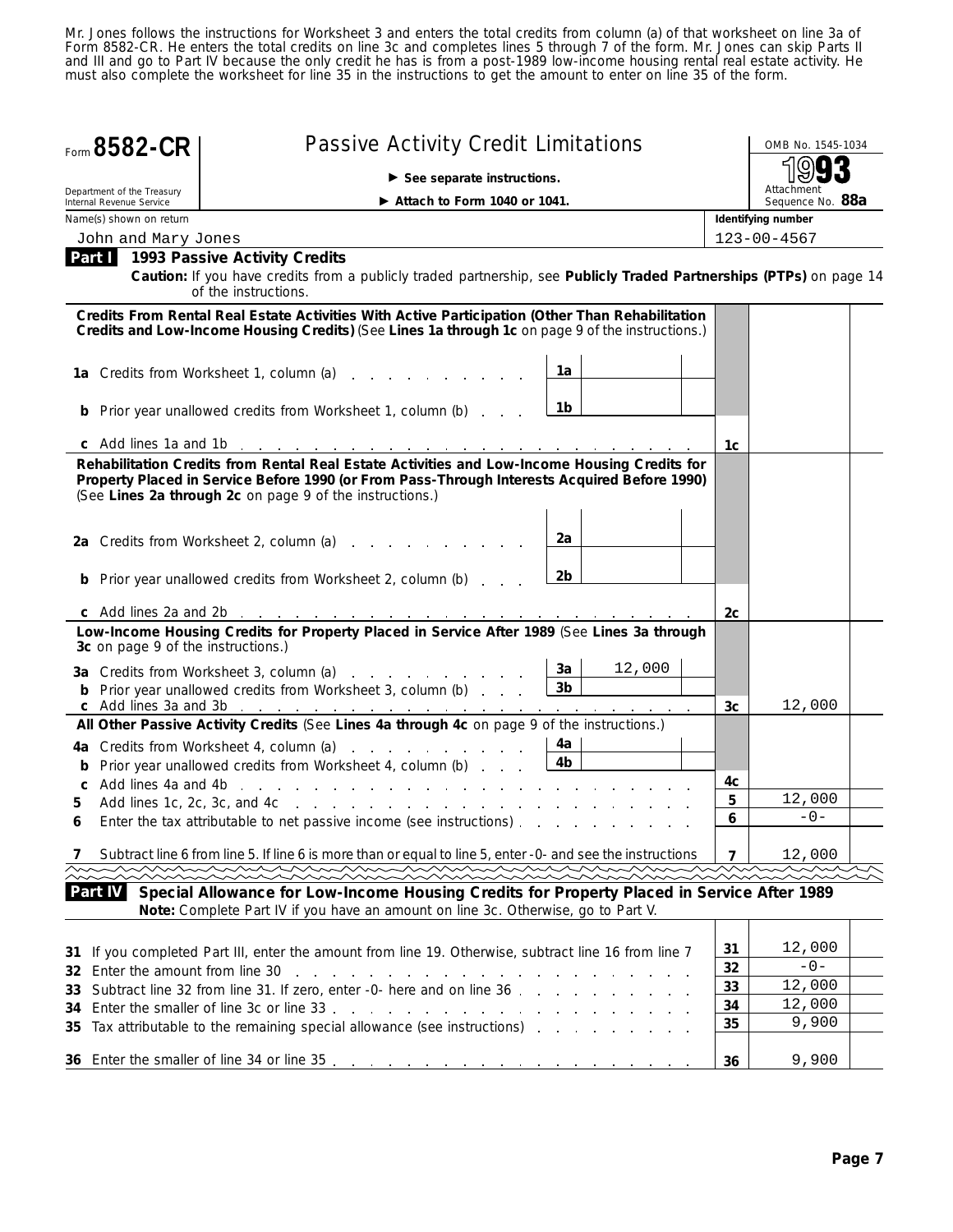**Line 35 computation:**

**Line 35.—**Figure the tax attributable to the remaining special allowance as follows:

| 305,000<br><b>A.</b> Taxable income                                                                                                                                                    |
|----------------------------------------------------------------------------------------------------------------------------------------------------------------------------------------|
| <b>B.</b> Tax on line A. Use tax table, tax rate schedules, or<br>Schedule D Tax Worksheet (or Schedule D (Form<br>97,309<br>1041), whichever applies                                  |
| C. Enter \$25,000 (\$12,500 if married filing<br>separate return and you and your<br>spouse lived apart at all times during<br>25,000<br>the year) in the search is a set of the year. |
| <b>D.</b> Enter amount from line 9 of Form 8582,<br>if any $\qquad \qquad \ldots$                                                                                                      |
| 25,000<br><b>E.</b> Subtract line D from line C                                                                                                                                        |
| 280,000<br><b>F.</b> Subtract line E from line A                                                                                                                                       |

| G. Tax on line F. Use tax table, tax rate schedules, or<br>Schedule D Tax Worksheet (or Schedule D (Form<br>87,409<br>1041), whichever applies  |
|-------------------------------------------------------------------------------------------------------------------------------------------------|
| 9,900<br>H. Subtract line G from line B entitled by the control of the Subtract line G from line B                                              |
| I. Add lines 16 and 30 of Form 8582-CR and enter<br>$-() -$<br>the total<br>the company of the company of the company of                        |
| J. Subtract line I from line H. Tax attributable to the<br>remaining special allowance. Enter the result on<br>line 35 of Form 8582-CR<br>9,900 |

**Note:** *When using taxable income in the above computation, it is not necessary to refigure items that are based on a percentage of adjusted gross income.*

Mr. Jones completes Part V of Form 8582-CR:

#### **Passive Activity Credit Allowed Part V**

**37 Passive Activity Credit Allowed.** Add lines 6, 16, 30, and 36. If you have any credits from a publicly traded partnership, see **Publicly Traded Partnerships (PTPs)** on page 14 of the **instructions. 37 Note:** *Use Worksheets 5 through 9, whichever apply, to allocate the allowed and unallowed credits if you have credits from more than one passive activity. Also use the worksheets if you must allocate the credits because they are reported on different forms.*



**Step 3.—**After completing Form 8582-CR, Mr. Jones determines his allowed and unallowed credit. Because he has only one type of credit from a single passive activity, he does not need to complete Worksheets 5 through 9. His allowed low-income housing credit for 1993 is the amount on line 37, or \$9,900. His unallowed credit of \$2,100 is determined by subtracting the allowed credit on line 37 from the total credit on line 5 (\$12,000 – \$9,900).

**Step 4.—**Mr. Jones enters the allowed passive activity credit of \$9,900 on line 7 of Form 8586 and completes Part II of that form according to the instructions for Form 8586. The unallowed credit of \$2,100 is carried forward and used to figure the passive activity credit allowed for 1994.

|        | 8586                                                                                                                                                                                                                                                                                                                        |                                   |                                                                   | OMB No. 1545-0984                                                                                                  |                |                                |
|--------|-----------------------------------------------------------------------------------------------------------------------------------------------------------------------------------------------------------------------------------------------------------------------------------------------------------------------------|-----------------------------------|-------------------------------------------------------------------|--------------------------------------------------------------------------------------------------------------------|----------------|--------------------------------|
|        | Department of the Treasury<br>Internal Revenue Service                                                                                                                                                                                                                                                                      |                                   | $\blacktriangleright$ Attach to your return.                      |                                                                                                                    |                | Attachment<br>Sequence No. 36b |
|        | Name(s) as shown on return                                                                                                                                                                                                                                                                                                  |                                   |                                                                   |                                                                                                                    |                | Identifying number             |
|        | John and Mary Jones                                                                                                                                                                                                                                                                                                         |                                   |                                                                   |                                                                                                                    |                | $123 - 00 - 4567$              |
| Part I |                                                                                                                                                                                                                                                                                                                             |                                   | <b>Current Year Low-Income Housing Credit (See instructions.)</b> |                                                                                                                    |                |                                |
|        |                                                                                                                                                                                                                                                                                                                             |                                   | Number of Forms 8609 attached D                                   |                                                                                                                    |                |                                |
| 2      |                                                                                                                                                                                                                                                                                                                             |                                   |                                                                   | Eligible basis of building(s) (total from attached Schedule(s) A (Form 8609), line 1)                              | $\overline{2}$ |                                |
| За     |                                                                                                                                                                                                                                                                                                                             |                                   |                                                                   | Qualified basis of low-income building(s) (total from attached Schedule(s) A (Form 8609), line 3).                 | 3a             |                                |
| b      | Has there been a decrease in the qualified basis of any building(s) since the close of the preceding<br><b>Example 1</b> Yes $\Box$ No If "Yes," enter the building identification number (BIN) of the<br>tax year?<br>building(s) that had a decreased basis. If more space is needed, attach a schedule to list the BINs. |                                   |                                                                   |                                                                                                                    |                |                                |
|        | $(i)$                                                                                                                                                                                                                                                                                                                       |                                   |                                                                   |                                                                                                                    |                |                                |
| 4      |                                                                                                                                                                                                                                                                                                                             |                                   |                                                                   | Current year credit (total from attached Schedule(s) A (Form 8609), see instructions)                              | 4              |                                |
| 5.     | Credits from flow-through entities (if from more than one entity, see instructions):                                                                                                                                                                                                                                        |                                   |                                                                   |                                                                                                                    |                |                                |
|        | If you are a-                                                                                                                                                                                                                                                                                                               |                                   | Then enter total of current year housing credit(s) from-          |                                                                                                                    |                |                                |
|        | a Shareholder                                                                                                                                                                                                                                                                                                               |                                   | Schedule K-1 (Form 1120S), lines 12b(1) through (4)               | $10 - 5566650$                                                                                                     | 5              | 12,000                         |
|        | <b>b</b> Partner<br>c Beneficiary                                                                                                                                                                                                                                                                                           | Schedule K-1 (Form 1041), line 13 | Schedule K-1 (Form 1065), lines 13b(1) through (4)                | EIN of flow-through entity                                                                                         |                |                                |
| 6      |                                                                                                                                                                                                                                                                                                                             |                                   |                                                                   | Total current year credit. Add lines 4 and 5. (See instructions to see if you complete Part II or file Form 3800.) | 6              | 12,000                         |
|        |                                                                                                                                                                                                                                                                                                                             |                                   |                                                                   | Passive activity credit or total current year credit for 1993 (see instructions)                                   | 7              | 9,900                          |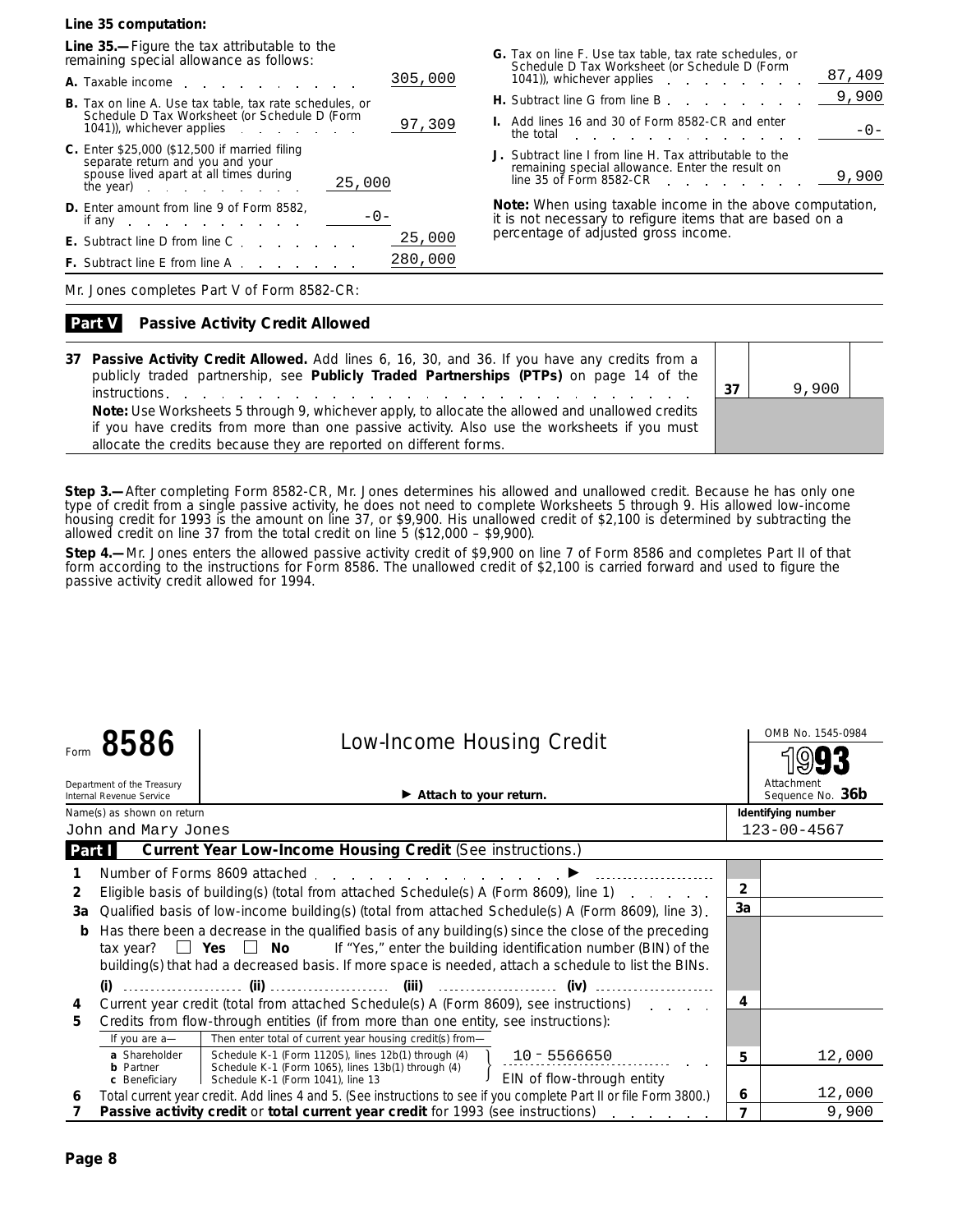# **Specific Instructions**

# **Part I**

# **Current Year Credits**

Convert any current year qualified expenditures into credits before beginning Worksheet 1, 2, 3, or 4.

**Form 3800, General Business Credit.—** Enter the credits from line 2 of Form 3800 in column (a) of Worksheet 1, 2, 3, or 4. If the credits are from more than one activity or more than one type of credit, separate the credits by activity or type before making entries in the worksheets. For example, if you have a low-income housing credit from one activity and a research credit from a different activity, enter the low-income housing credit in column (a) of Worksheet 2 and make a separate entry for the research credit in column (a) of Worksheet 4.

**Form 6765, Credit for Increasing Research Activities (or for claiming the orphan drug credit).—**Complete Part I if you have an orphan drug credit. Enter the portion of the credit attributable to passive activities from line 4 of Form 6765 in column (a) of Worksheet 4.

**Form 8586, Low-Income Housing Credit.—**If you are not required to file Form 3800, enter the credit from line 6 of Form 8586 in column (a) of Worksheet 2 or 3.

**Form 8834, Qualified Electric Vehicle Credit.—**Enter the credits from line 8 of Form 8834 in column (a) of Worksheet 1 or 4. If the credits are from more than one activity, separate the credits by activity before making entries in the worksheet.

**Nonconventional source fuel credit.—** Figure your credit from passive activities for fuel produced from a nonconventional source and enter the credit in column (a) of Worksheet 4.

See section 29 for more information on the credit for fuel produced from a nonconventional source.

# **Prior Year Unallowed Credits**

In computing this year's passive activity credit, you must take into account any credits from passive activities disallowed for prior years and carried forward to this year.

If you had only one type of prior year unallowed credit from a single passive activity, you can figure your prior year unallowed credit by subtracting line 37 of your 1992 Form 8582-CR from line 5 of your 1992 Form 8582-CR. Otherwise, your prior year unallowed credits are the amounts shown in column (b) of Worksheet 9 in the 1992 Instructions for Form 8582-CR. Enter the prior year unallowed credits in column (b) of Worksheet 1, 2, 3, or 4, whichever apply.

# **1993 Passive Activity Credits**

**Lines 1a through 1c.—**Individuals and qualifying estates that actively participated in rental real estate activities (other than rental real estate activities with rehabilitation credits or low-income housing credits) should include the credits from these activities on lines 1a through 1c. Use Worksheet 1 to figure the amounts to enter on lines 1a and 1b.

See **Special Allowance for Credits From Rental Real Estate Activities** on page 3.

**Caution:** *Include the credits in Worksheet 4 and on lines 4a and 4b, but not on lines 1a and 1b, if you were married filing a separate return and lived with your spouse at any time during the year, even if you actively participated.*

**Caution:** *You may take credits that arose in a prior tax year (other than low-income housing and rehabilitation credits) under the special allowance only if you actively participated in the rental real estate activity for both that prior year and this year. If you did not actively participate for both years, include the credits in Worksheet 4 and on lines 4a and 4b, but not in Worksheet 1 or on lines 1a and 1b.*

**Lines 2a through 2c.—**Individuals, including limited partners, and qualifying estates who had rehabilitation credits from rental real estate activities or low-income housing credits for property placed in service before 1990 should include the credits from those activities on lines 2a and 2b.

However, if you have low-income housing credits for property placed in service after 1989, include those credits on lines 3a and 3b instead of lines 2a and 2b. If you held an indirect interest in the property through a partnership, S corporation, or other pass-through entity, use lines 3a and 3b only if you also acquired your interest in the pass-through entity after 1989.

**Caution:** *Include the credits in Worksheet 4 and on lines 4a and 4b, but not on lines 2a, 2b, 3a, and 3b, if you were married filing a separate return and lived with your spouse at any time during the year.*

**Lines 3a through 3c.—**Individuals, including limited partners, and qualifying estates who had low-income housing credits from rental real estate activities for property placed in service after 1989, include those credits on lines 3a through 3c instead of lines 2a through 2c. If you held an indirect interest in the property through a partnership, S corporation, or other pass-through entity, use lines 3a through 3c only if you also acquired your interest in the pass-through entity after 1989.

**Lines 4a through 4c.—**Individuals should include on lines 4a through 4c credits from passive activities that were not entered on lines 1a through 1c, lines 2a through 2c, or lines 3a through 3c. Trusts should include credits from **ALL** passive activities on lines 4a through 4c.

**Line 6.—**If line 3 of **Form 8582,** Passive Activity Loss Limitations, shows net income, or if you did not complete Form 8582 because you had net passive income, you will have to compute the tax attributable to the net passive income. If you have an overall loss on an entire disposition of your interest in a passive activity, reduce net passive income, if any, on line 3 of Form 8582 to the extent of the loss (but not below zero) and use only the remaining net passive income in the computation below. If you had a net passive activity loss, enter zero on line 6 and go on to line 7.

Compute the tax attributable to net passive income as follows:

- **A.** Taxable income including net
- passive income. **B.** Tax on line A. Use tax table, tax rate schedules, or Schedule D Tax Worksheet (or Schedule D (Form 1041)), whichever applies
- **C.** Taxable income without net passive income . .
- **D.** Tax on line C. Use tax table, tax rate schedules, or Schedule D Tax Worksheet (or Schedule D (Form 1041)), whichever applies
- **E.** Subtract line D from line B and enter the result on line 6 of Form 8582-CR

**Note:** *When using taxable income in the above computation, it is not necessary to refigure items that are based on a percentage of adjusted gross income.*

**Line 7.—**If line 7 is zero because the tax attributable to net passive income on line 6 is greater than your credits from passive activities on line 5, all your credits from passive activities are allowed. In this case, enter the amount from line 5 on line 37 and report the credits on the form you normally use. Do not complete Worksheets 5 through 9.

# **Part II**

**Line 9.—**Married persons filing separate returns who lived apart at all times during the year should enter \$75,000 on line 9 instead of \$150,000. Married persons filing separate returns who lived together at any time during the year are not eligible to complete Part II.

**Line 10.—**To figure **modified adjusted gross income** for this line, combine all of the amounts you would enter if you were figuring adjusted gross income for your tax return, except do not take into account:

● Any passive activity loss as defined in section 469(d)(1),

● Any taxable social security or equivalent railroad retirement benefits,

● Any deductible contributions to an IRA or certain other qualified retirement plans under section 219,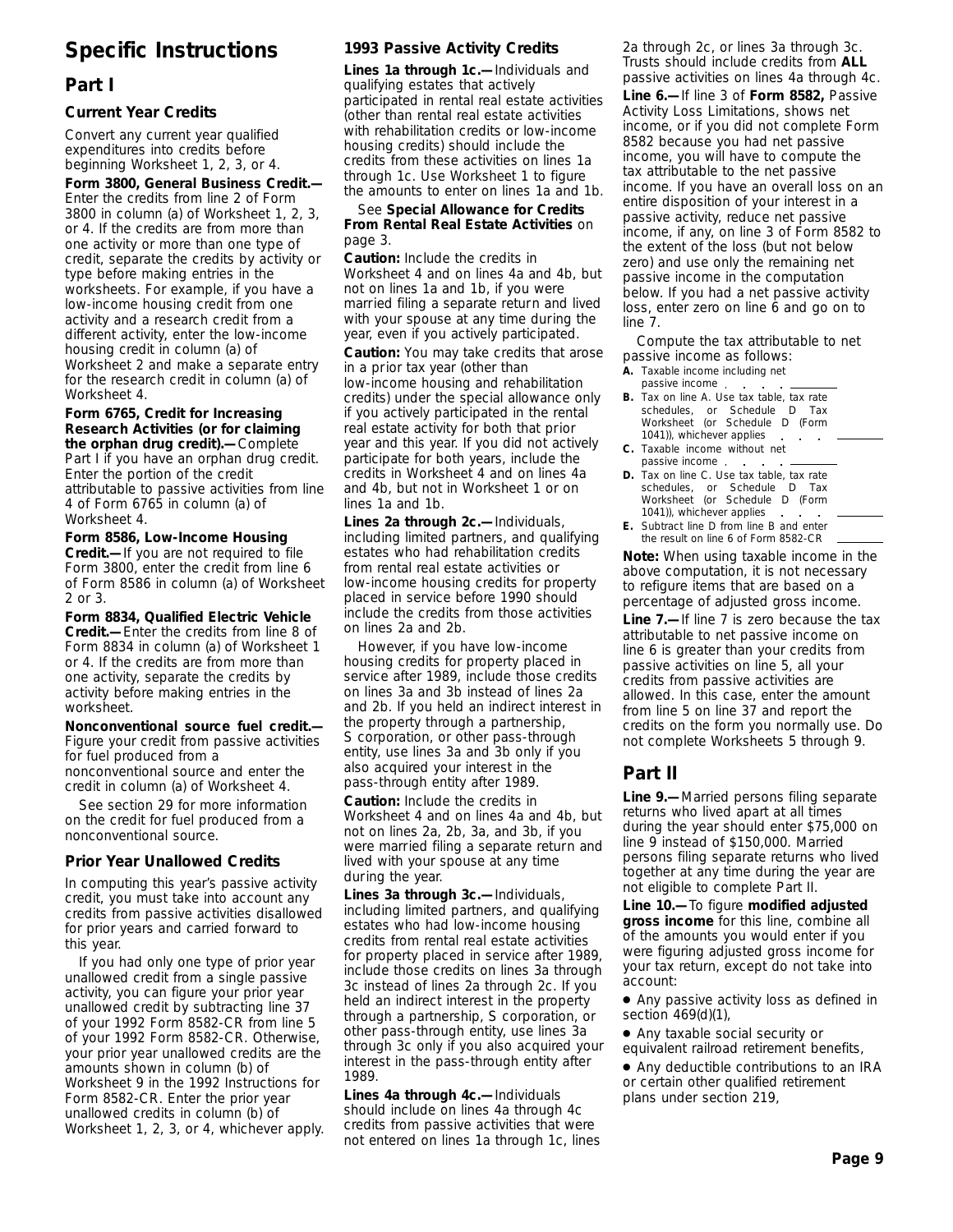● The deduction allowed under section 164(f) for one-half of self-employment taxes, or

● The exclusion from income of interest from series EE U.S. savings bonds used to pay higher education expenses.

An overall loss from an entire disposition of an interest in a passive activity is taken into account when figuring modified adjusted gross income if you do not have any net income after combining net income and losses from all other passive activities (i.e., line 3 of Form 8582 is a loss or zero). If you do have net income when you combine all of the net losses and net income from all other passive activities, the overall loss from the activity disposed of is passive to the extent of the net income and nonpassive to the extent that it exceeds the net income. Take into

account the nonpassive portion of the loss when figuring modified adjusted gross income.

Include any overall net income from passive activities from publicly traded partnerships, any net income from significant participation passive activities, and any other net passive income treated as nonpassive income under Temporary Regulations section 1.469-2T(f) or Regulations section 1.469-2(f).

**Line 12.—**Do not enter more than \$12,500 on line 12 if you are married filing a separate return and you and your spouse lived apart at all times during the year. Married persons filing separate returns who lived together at any time during the year are not eligible to complete Part II.

**Line 15.—**Figure the tax attributable to the amount on line 14 as follows: **A.** Taxable income

- **B.** Tax on line A. Use tax table, tax rate schedules, or Schedule D Tax Worksheet (or Schedule D (Form 1041)), whichever applies  $\mathcal{A}^{\mathcal{A}}$  and  $\mathcal{A}^{\mathcal{A}}$ **C.** Enter amount from line A
- above **D.** Enter amount from line 14 of Form 8582-CR . . . . . .
- **E.** Subtract line D from line C
- **F.** Tax on line E. Use tax table, tax rate schedules, or Schedule D Tax Worksheet (or Schedule D (Form 1041)), whichever applies.
- **G.** Subtract line F from line B and enter the result on line 15 of Form 8582-CR

**Note:** *When using taxable income in the above computation, it is not necessary to recompute items that are based on a percentage of adjusted gross income.*

Lines 1a and 1b.-Use Worksheet 1 to figure the amounts to enter on lines 1a and 1b. Line 1a is used for credits from rental real estate activities with active participation for the current year and line 1b is used for prior year unallowed credits from rental real estate activities with active participation in both the prior year in which the credit arose and the current year. See instructions for **Special Allowance for Credits From Rental Real Estate Activities** on page 3 for a definition of active participation.

After you complete the worksheet below, enter the totals of columns (a) and (b) on the corresponding lines of Form 8582-CR and then complete line 1c.

**Note:** *Rehabilitation credits from rental real estate activities and low-income housing credits should be entered in Worksheet 2 or 3, whichever applies, even if you actively participated in the activity.*

# **Worksheet 1 for Lines 1a and 1b** (keep for your records)

**Prior Year Unallowed Credits Current Year CONTREGITED CREDIT CREDIT CREDIT CREDIT CREDIT CREDIT CREDIT CREDIT CREDIT CREDIT CREDIT CREDIT CREDIT CREDIT CREDIT CREDIT CREDIT CREDIT CREDIT CREDIT CREDIT CREDIT CREDIT CREDIT CREDIT CREDIT CREDIT CREDIT CREDIT CREDIT Totals.** Enter on lines 1a and 1b of Form 8582-CR enter ■

Lines 2a and 2b.—Use Worksheet 2 to figure the amounts to enter on lines 2a and 2b. Line 2a is used for rehabilitation credits and low-income housing credits from rental real estate activities for the current year and line 2b is used for prior year unallowed credits from those activities. However, use Worksheet 3 instead of Worksheet 2 if you have any low-income housing credits for property placed in service after 1989. If you held an indirect interest in the property through a partnership, S corporation, or other pass-through entity, use Worksheet 3 only if you also acquired your interest in the pass-through entity after 1989. Use this worksheet if you do not meet both requirements.

After you complete the worksheet below, enter the totals of columns (a) and (b) on the corresponding lines of Form 8582-CR and then complete line 2c.

#### **Worksheet 2 for Lines 2a and 2b** (keep for your records)

| $\frac{1}{2}$                                            | <b>INCED IDI YUUI ICCUIUS</b> |                                |                                               |                           |  |  |  |
|----------------------------------------------------------|-------------------------------|--------------------------------|-----------------------------------------------|---------------------------|--|--|--|
| <b>Name of Activity</b>                                  | <b>From</b><br><b>Form</b>    | <b>Current Year</b><br>Credits | <b>Prior Year</b><br><b>Unallowed Credits</b> | <b>Total Credits</b>      |  |  |  |
|                                                          |                               | (a) Credit line 2a             | (b) Credit line 2b                            | (c) Add cols. (a) and (b) |  |  |  |
|                                                          |                               |                                |                                               |                           |  |  |  |
|                                                          |                               |                                |                                               |                           |  |  |  |
|                                                          |                               |                                |                                               |                           |  |  |  |
|                                                          |                               |                                |                                               |                           |  |  |  |
|                                                          |                               |                                |                                               |                           |  |  |  |
| <b>Totals.</b> Enter on lines 2a and 2b of Form 8582-CR. | $\rightarrow$                 |                                |                                               |                           |  |  |  |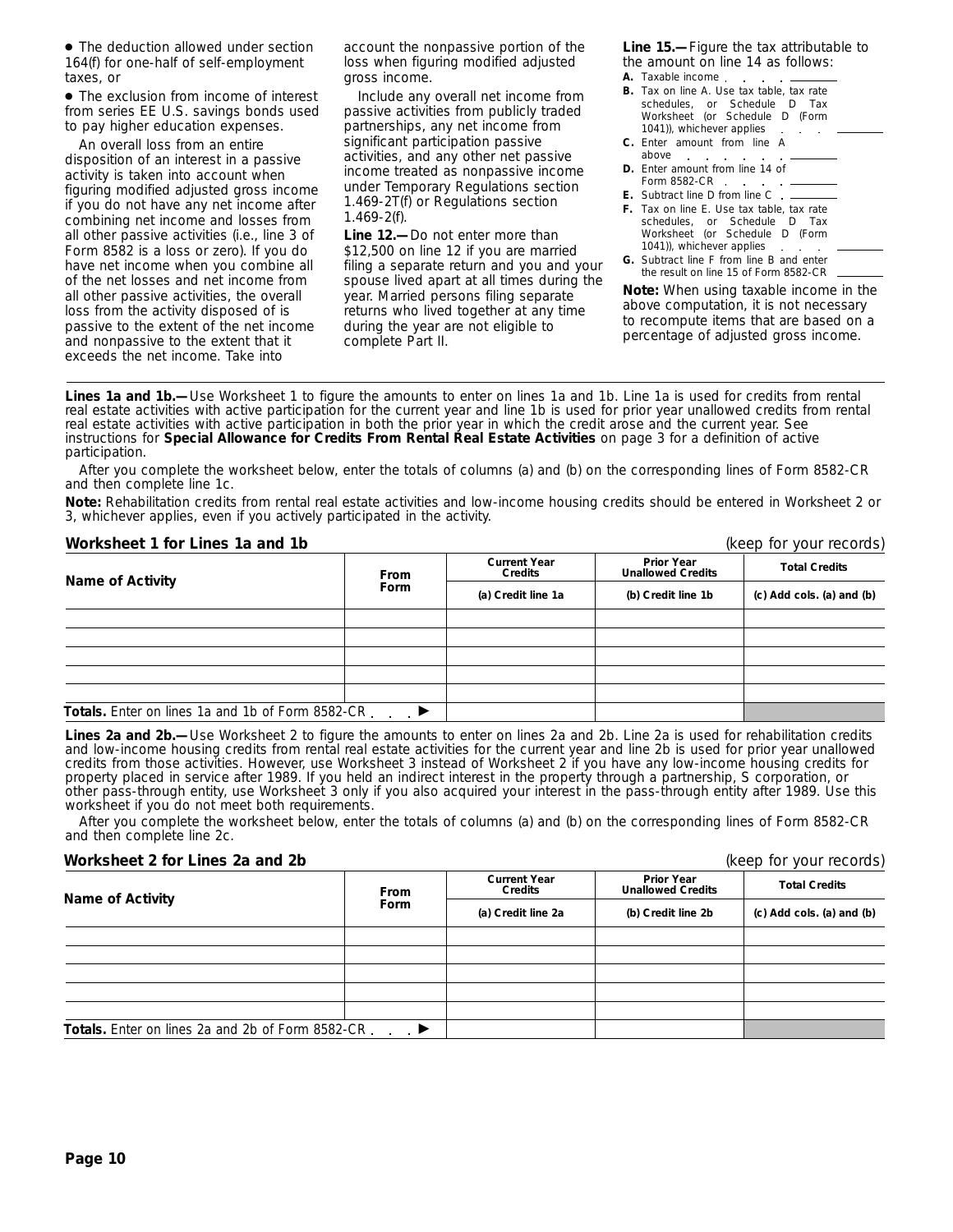**Lines 3a and 3b.—**Use Worksheet 3 to figure the amounts to enter on lines 3a and 3b for low-income housing credits for property placed in service after 1989. If you held an indirect interest in the property through a partnership, S corporation, or other pass-through entity, use Worksheet 3 only if you also acquired your interest in the pass-through entity after 1989. Line 3a is used for the current year credits and line 3b is used for prior year unallowed credits for those activities.

After you complete the worksheet below, enter the totals of columns (a) and (b) on the corresponding lines of Form 8582-CR and then complete line 3c.

#### **Worksheet 3 for Lines 3a and 3b**

| Name of Activity                                       | <b>From</b><br><b>Form</b> | <b>Current Year</b><br>Credits | <b>Prior Year</b><br><b>Unallowed Credits</b> | <b>Total Credits</b>      |
|--------------------------------------------------------|----------------------------|--------------------------------|-----------------------------------------------|---------------------------|
|                                                        |                            | (a) Credit line 3a             | (b) Credit line 3b                            | (c) Add cols. (a) and (b) |
|                                                        |                            |                                |                                               |                           |
|                                                        |                            |                                |                                               |                           |
|                                                        |                            |                                |                                               |                           |
|                                                        |                            |                                |                                               |                           |
|                                                        |                            |                                |                                               |                           |
| <b>Total.</b> Enter on lines 3a and 3b of Form 8582-CR | $\overline{\phantom{a}}$   |                                |                                               |                           |

Lines 4a and 4b.—Use Worksheet 4 to figure the amounts to enter on lines 4a and 4b. Line 4a is used for credits from all other passive activities for the current year and line 4b is used for prior year unallowed credits from those activities.

After you complete the worksheet below, enter the totals of columns (a) and (b) on the corresponding lines of Form 8582-CR and then complete line 4c of Form 8582-CR.

#### **Worksheet 4 for Lines 4a and 4b** (keep for your records)

**Prior Year Unallowed Credits Current Year CONFIGENT CREAD CONFIGENT CREDITS ISSUE CREDIT CREDIT CREDIT CREDIT CREDIT CREDIT CREDIT CREDIT CREDIT CREDIT CREDIT CREDIT CREDIT CREDIT CREDIT CREDIT CREDIT CREDIT CREDIT CREDIT CREDIT CREDIT CREDIT CREDIT CREDIT CREDIT** Totals. Enter on lines 4a and 4b of Form 8582-CR inter-

# **Part III**

**Line 21.—**Married persons filing separate returns who lived apart at all times during the year should enter \$125,000 on line 21 instead of \$250,000. Married persons filing separate returns who lived together at any time during the year are not eligible to complete Part III.

Skip lines 21 through 26 if you completed Part II of this form and your modified adjusted gross income on line 10 in Part II was \$100,000 or less (\$50,000 or less if married filing separately and you lived apart from your spouse for the entire year). If this was the case, enter the amount from line 15 on line 27.

**Line 24.—**Do not enter more than \$12,500 on line 24 if you are married filing a separate return and you and your spouse lived apart at all times during the year. Married persons filing separate returns who lived together at any time during the year are not eligible to complete Part III.

**Line 27.—**Figure the tax attributable to the amount on line 26 as follows:

- **A.** Taxable income
- **B.** Tax on line A. Use tax table, tax rate schedules, or Schedule D Tax Worksheet (or Schedule D (Form 1041)), whichever applies.  $\cdot$  $\overline{\phantom{a}}$
- **C.** Enter amount from line A above
- **D.** Enter amount from line 26 of Form 8582-CR
- **E.** Subtract line D from line C
- **F.** Tax on line E. Use tax table, tax rate schedules, or Schedule D Tax Worksheet (or Schedule D (Form 1041)), whichever applies
- **G.** Subtract line F from line B and enter the result on line 27 of Form 8582-CR

**Note:** *When using taxable income in the above computation, it is not necessary to recompute items that are based on a percentage of adjusted gross income.*

# **Part IV**

**Note:** *Married persons filing separate returns who lived together at any time during the year are not eligible to complete Part IV.*

**Line 35.—**Figure the tax attributable to the remaining special allowance as follows:

- **A.** Taxable income
- **B.** Tax on line A. Use tax table, tax rate schedules, or Schedule D Tax Worksheet (or Schedule D (Form 1041)), whichever applies  $\mathbf{r}$
- **C.** Enter \$25,000 (\$12,500 if married filing separate return and you and your spouse lived apart at all times during the year)
- **D.** Enter amount from line 9 of Form 8582, if any
- **E.** Subtract line D from line C
- **F.** Subtract line E from line A
- **G.** Tax on line F. Use tax table, tax rate schedules, or Schedule D Tax Worksheet (or Schedule D (Form 1041)), whichever applies . . .
- **H.** Subtract line G from line B.
- **I.** Add lines 16 and 30 of Form 8582-CR and enter the total.
- **J.** Subtract line I from line H. Tax attributable to the remaining special allowance. Enter the total on line 35 of Form 8582-CR . .  $\sim$

**Note:** *When using taxable income in the above computation, it is not necessary to refigure items that are based on a percentage of adjusted gross income.*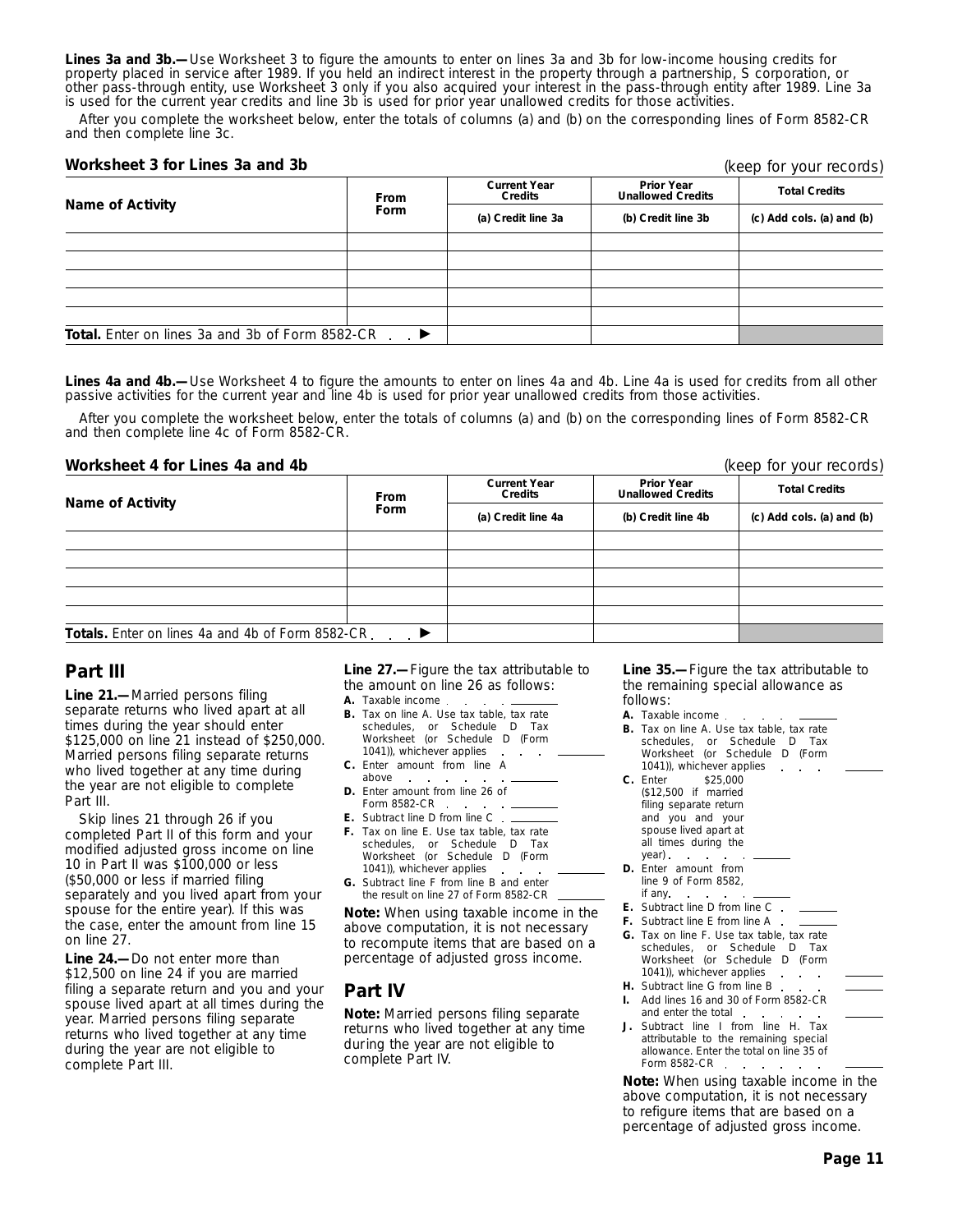# **Computation of Passive Activity Credit Allowed**

**Line 37.—**If you have only one type of credit, the amount on line 37 is the credit allowed for the year. Enter this

amount on the form where it is normally reported. Your unallowed credit would be line 5 minus line 37.

Use Worksheets 5 through 9, whichever apply, below and on page 13, to allocate the allowed and unallowed credits if you have credits from more than one activity. Also use the

worksheets if you must allocate the credits because they are reported on different forms.

Keep a record of each unallowed credit and the activity to which it belongs so you can claim the credit if it becomes allowable in a future year.

# **Instructions for Worksheet 5**

Complete Worksheet 5 if you have an amount on line 1c of Form 8582-CR and you have credits from more than one activity. **Column (a).—**Enter the credits from Worksheet 1, column (c), in column (a) of this worksheet.

**Column (b).—**Divide each of the credits shown in column (a) by the total of the credits in column (a) and enter the ratio for each of the activities in column (b). The total of all ratios should equal 1.00.

**Column (c).—**Multiply line 16 of Form 8582-CR by the ratios in column (b) and enter the result in column (c). If the total of this column is the same as the total of column (a), all of the credits for the activities in column (a) of this worksheet are allowed. Report them on the forms you normally report them on and complete Worksheet 6 if you have credits shown in Worksheet 2. Also complete Worksheet 7 or 8 if you have credits shown in Worksheet 3 or 4. If the total of column (a) is more than the total of column (c), complete column (d).

**Column (d).—**Subtract column (c) from column (a) and enter the result in this column. Also enter the name of each activity and the form the credit should be reported on in Worksheet 8 and enter the amount from column (d) of this worksheet in column (a) of Worksheet 8. Also complete Worksheet 6 or 7 if you have credits on line 2c or 3c of Form 8582-CR.

# **Worksheet 5 for Credits on Line 1a or 1b** (keep for your records)

| <b>Name of Activity</b>                                                                                                                                                                                                        | Form To Be<br>Reported on | $\vert$ (a) Credits (See $\vert$<br>instructions.) | (b) Ratios<br>(See<br>instructions.) | (c) Special<br>Allowance (See<br>instructions.) | (d) Subtract<br>column (c) from<br>column (a) |
|--------------------------------------------------------------------------------------------------------------------------------------------------------------------------------------------------------------------------------|---------------------------|----------------------------------------------------|--------------------------------------|-------------------------------------------------|-----------------------------------------------|
|                                                                                                                                                                                                                                |                           |                                                    |                                      |                                                 |                                               |
|                                                                                                                                                                                                                                |                           |                                                    |                                      |                                                 |                                               |
|                                                                                                                                                                                                                                |                           |                                                    |                                      |                                                 |                                               |
|                                                                                                                                                                                                                                |                           |                                                    |                                      |                                                 |                                               |
|                                                                                                                                                                                                                                |                           |                                                    |                                      |                                                 |                                               |
| Totals and the set of the set of the set of the set of the set of the set of the set of the set of the set of the set of the set of the set of the set of the set of the set of the set of the set of the set of the set of th |                           |                                                    | 1.00                                 |                                                 |                                               |

## **Instructions for Worksheet 6**

Complete Worksheet 6 if you have credits on line 2c of Form 8582-CR and you have credits from more than one activity.

**Column (a).—**Enter the credits from Worksheet 2, column (c), in column (a) of this worksheet.

**Column (b).—**Divide each of the individual credits shown in column (a) by the total of all the credits in column (a) and enter the ratios for each of the activities in column (b). The total of all the ratios should equal 1.00.

**Column (c).—**Multiply line 30 of Form 8582-CR by the ratios in column (b) and enter the result in column (c). If the total of this column is the same as the total of column (a), all the credits for the activities in column (a) of this worksheet are allowed. Report them on the forms you normally report them on and complete Worksheet 7 or 8 if you have credits shown in Worksheet 3 or 4 or amounts in column (d) of Worksheet 5. If the total of column (a) is more than the total of column (c), complete column (d).

**Column (d).—**Subtract column (c) from column (a) and enter the result in this column. Also enter the name of each activity and the form the credit should be reported on in Worksheet 8 and enter the amount from column (d) of this worksheet in column (a) of Worksheet 8.

#### **Worksheet 6 for Credits on Line 2a or 2b (keep for your records)** (keep for your records)

| $(100)$ $(01)$ $(001)$ $(000)$ |                           |                                                    |                                      |                                                        |                                               |  |
|--------------------------------|---------------------------|----------------------------------------------------|--------------------------------------|--------------------------------------------------------|-----------------------------------------------|--|
| Name of Activity               | Form To Be<br>Reported on | $\vert$ (a) Credits (See $\vert$<br>instructions.) | (b) Ratios<br>(See<br>instructions.) | (c) Special<br><b>Allowance (See</b><br>instructions.) | (d) Subtract<br>column (c) from<br>column (a) |  |
|                                |                           |                                                    |                                      |                                                        |                                               |  |
|                                |                           |                                                    |                                      |                                                        |                                               |  |
|                                |                           |                                                    |                                      |                                                        |                                               |  |
|                                |                           |                                                    |                                      |                                                        |                                               |  |
|                                |                           |                                                    |                                      |                                                        |                                               |  |
| Totals                         |                           |                                                    | 1.00                                 |                                                        |                                               |  |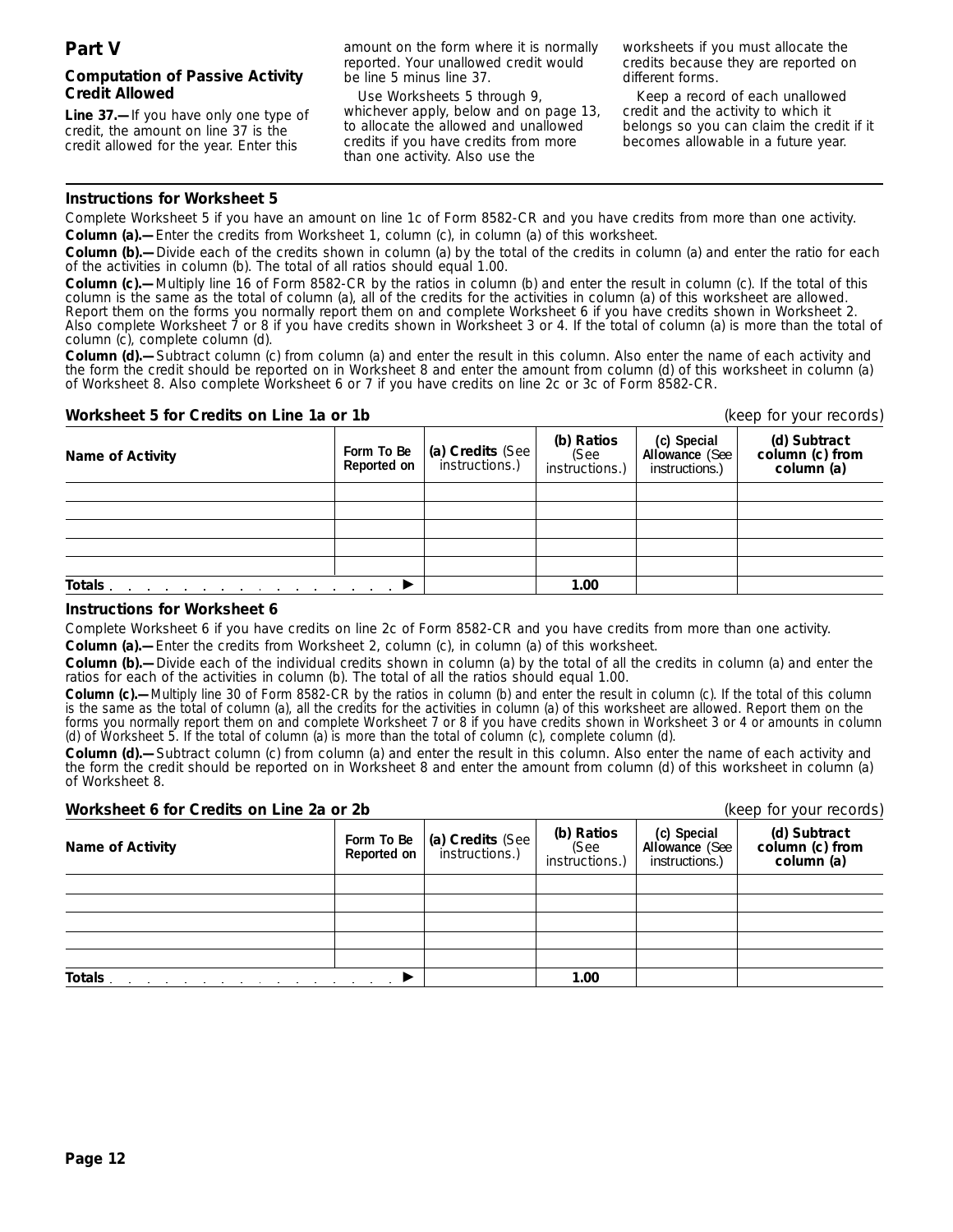# **Instructions for Worksheet 7**

Complete Worksheet 7 if you have credits on line 3c of Form 8582-CR and you have credits from more than one activity. **Column (a).—**Enter the credits from Worksheet 3, column (c), in column (a) of this worksheet.

**Column (b).—**Divide each of the individual credits shown in column (a) by the total of all the credits in column (a) and enter the ratios for each of the activities in column (b). The total of all the ratios should equal 1.00.

**Column (c).—**Multiply line 36 of Form 8582-CR by the ratios in column (b) and enter the result in column (c). If the total of this column is the same as the total of column (a), all the credits for the activities in column (a) of this worksheet are allowed. Report them on the forms you normally report them on and complete Worksheet 8 if you have credits shown in Worksheet 4 or amounts in column (d) of Worksheet 5 or 6. If the total of column (a) is more than the total of column (c), complete column (d).

**Column (d).—**Subtract column (c) from column (a) and enter the result in this column. Also enter the name of each activity and the form the credit should be reported on in Worksheet 8 and enter the amount from column (d) of this worksheet in column (a) of Worksheet 8.

# **Worksheet 7 for Credits on Line 3a or 3b** (keep for your records)

| <b>Name of Activity</b>                                                    | Form To Be<br>Reported on | (a) Credits (See | (b) Ratios<br>(See<br>instructions.) | (c) Special<br>Allowance (See<br>instructions.) | (d) Subtract<br>column (c) from<br>column (a) |
|----------------------------------------------------------------------------|---------------------------|------------------|--------------------------------------|-------------------------------------------------|-----------------------------------------------|
|                                                                            |                           |                  |                                      |                                                 |                                               |
|                                                                            |                           |                  |                                      |                                                 |                                               |
|                                                                            |                           |                  |                                      |                                                 |                                               |
|                                                                            |                           |                  |                                      |                                                 |                                               |
|                                                                            |                           |                  |                                      |                                                 |                                               |
| Totals.<br>the contract of the contract of the contract of the contract of |                           |                  | 1.00                                 |                                                 |                                               |

#### **Instructions for Worksheet 8**

Complete Worksheet 8 if you have credits on line 4c of Form 8582-CR from more than one activity or reported on different forms, or you have amounts in column (d) of Worksheets 5, 6, or 7.

**Column (a).—**Enter the amounts, if any, from column (c) of Worksheet 4 and column (d) of Worksheets 5, 6, and 7. **Column (b).—**Divide each of the credits in column (a) by the total of all the credits in column (a). The total of all the ratios should equal 1.00.

**Column (c).—**Complete the following computation:

**A.** Enter line 5 of Form 8582-CR

**B.** Enter line 37 of Form 8582-CR. . . . . . . .

**C.** Subtract line B from line A

Multiply line C by the ratios in column (b) and enter the results in column (c). Complete Worksheet 9 to determine the credits allowed for 1993.

#### **Worksheet 8—Allocation of Unallowed Credits** (keep for your records)

**(c) Unallowed Credits** (See instructions.) **(b) Ratios** (See instructions.) **(a) Credits** (See instructions.) **Form To Be Name of Activity Totals** © **1.00**

#### **Instructions for Worksheet 9**

**Column (a).—**Enter all the activities shown in Worksheet 8. The credits entered in column (a) of this worksheet should be the credits shown in column (c) of Worksheets 1, 2, 3, and 4 for the activities listed in Worksheet 8.

**Column (b).—**Enter the amounts from column (c) of Worksheet 8 in this column. These are your **unallowed credits for 1993. Column (c).—**Subtract column (b) from column (a). These are the **credits allowed for 1993.** The amounts in this column should be reported on the forms you normally use to report the credits.

#### **Worksheet 9—Allowed Credits** (keep for your records)

|                                                                           | $1000$ $\mu$ $101$ $\mu$ $000$ $\mu$ $1000$ |                                    |                                              |                                            |
|---------------------------------------------------------------------------|---------------------------------------------|------------------------------------|----------------------------------------------|--------------------------------------------|
| <b>Name of Activity</b>                                                   | Form To Be<br>Reported on                   | (a) Credits (See<br>instructions.) | (b) Unallowed Credits<br>(See instructions.) | (c) Allowed Credits<br>(See instructions.) |
|                                                                           |                                             |                                    |                                              |                                            |
|                                                                           |                                             |                                    |                                              |                                            |
|                                                                           |                                             |                                    |                                              |                                            |
|                                                                           |                                             |                                    |                                              |                                            |
|                                                                           |                                             |                                    |                                              |                                            |
| Totals<br>the contract of the contract of the contract of the contract of |                                             |                                    |                                              |                                            |